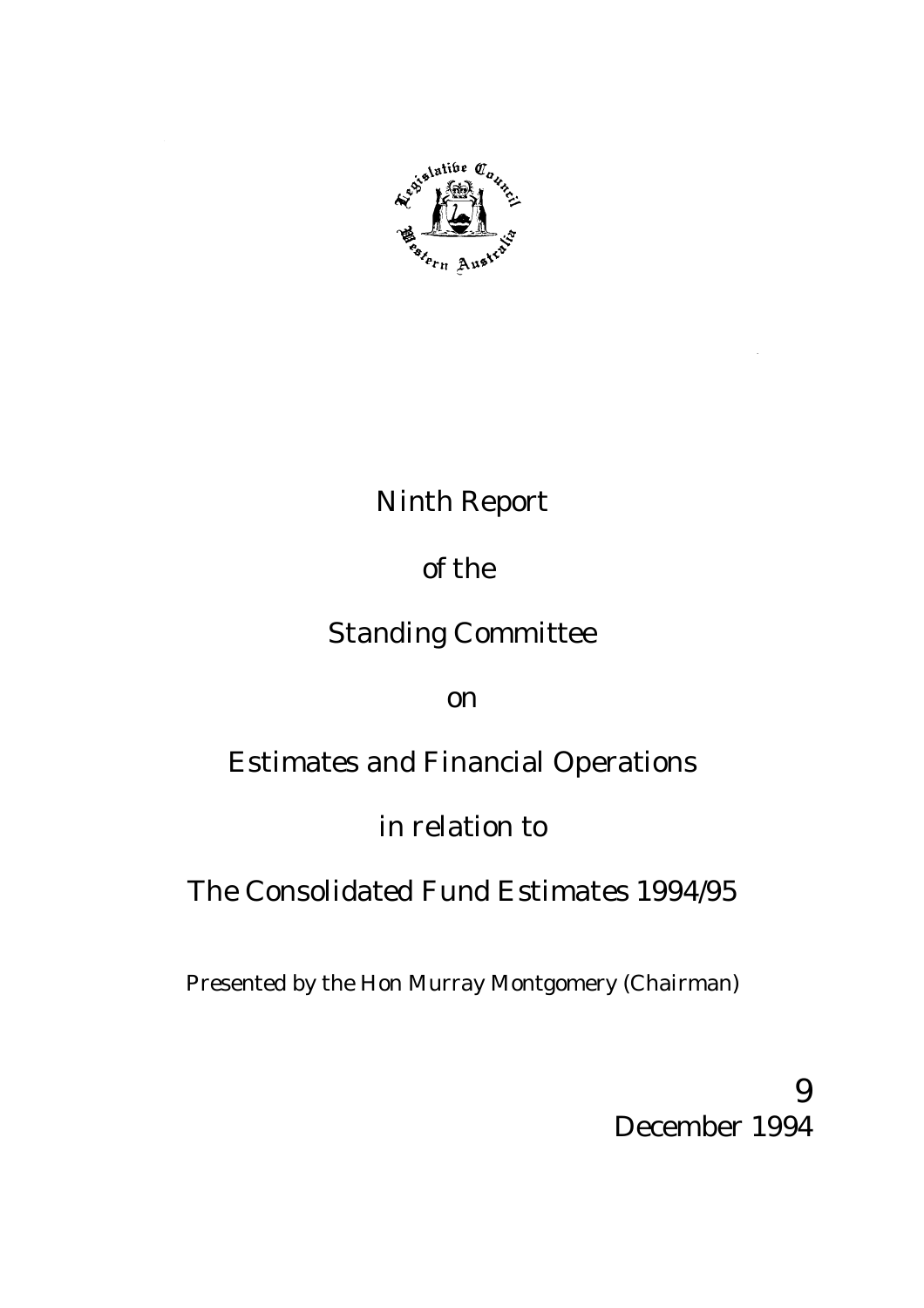#### **STANDING COMMITTEE ON ESTIMATES AND FINANCIAL OPERATIONS**

The Standing Committee was established on December 21 1989 with the following terms of reference:

- 1. There is hereby appointed a Standing Committee to be known as the *Estimates and Financial Operations Committee.*
- 2. The committee consists of 5 members.
- 3. The functions of the Committee are to consider and report on:
	- (a) the estimates of expenditure laid before the Council each year; and
	- (b) any matter relating to the financial administration of the State.
- 4. The Committee shall report on the estimates referred under clause 3 by or within one sitting day of the day on which the second reading of the *Appropriation (Consolidated Revenue Fund) Bill* is moved.
- 5. For the purposes of clause 3(a), the House may appoint not more than 6 members at any stage of its examination.
- 6. A reference in clause 3 to "estimates of expenditure" includes continuing appropriations, however expressed, that do not require annual appropriations.
- 7. The Committee may initiate investigations under clause 3(b) without prejudice to the right of the Council to refer any such matter.

#### **Members of the Committee:**

Hon Murray Montgomery (Chairman) Hon Bob Thomas Hon Muriel Patterson Hon Mark Nevill Hon Bruce Donaldson

#### **Staff of the Committee:**

Ms Karen Schmidt (Advisory/Research Officer) Mrs Margaret Liveris (Clerk) Mr Nigel Lake (Clerk)

#### **Previous Reports of the Committee:**

See Attachment D

#### **Address:**

Parliament House, Perth WA 6000, Telephone 222 7222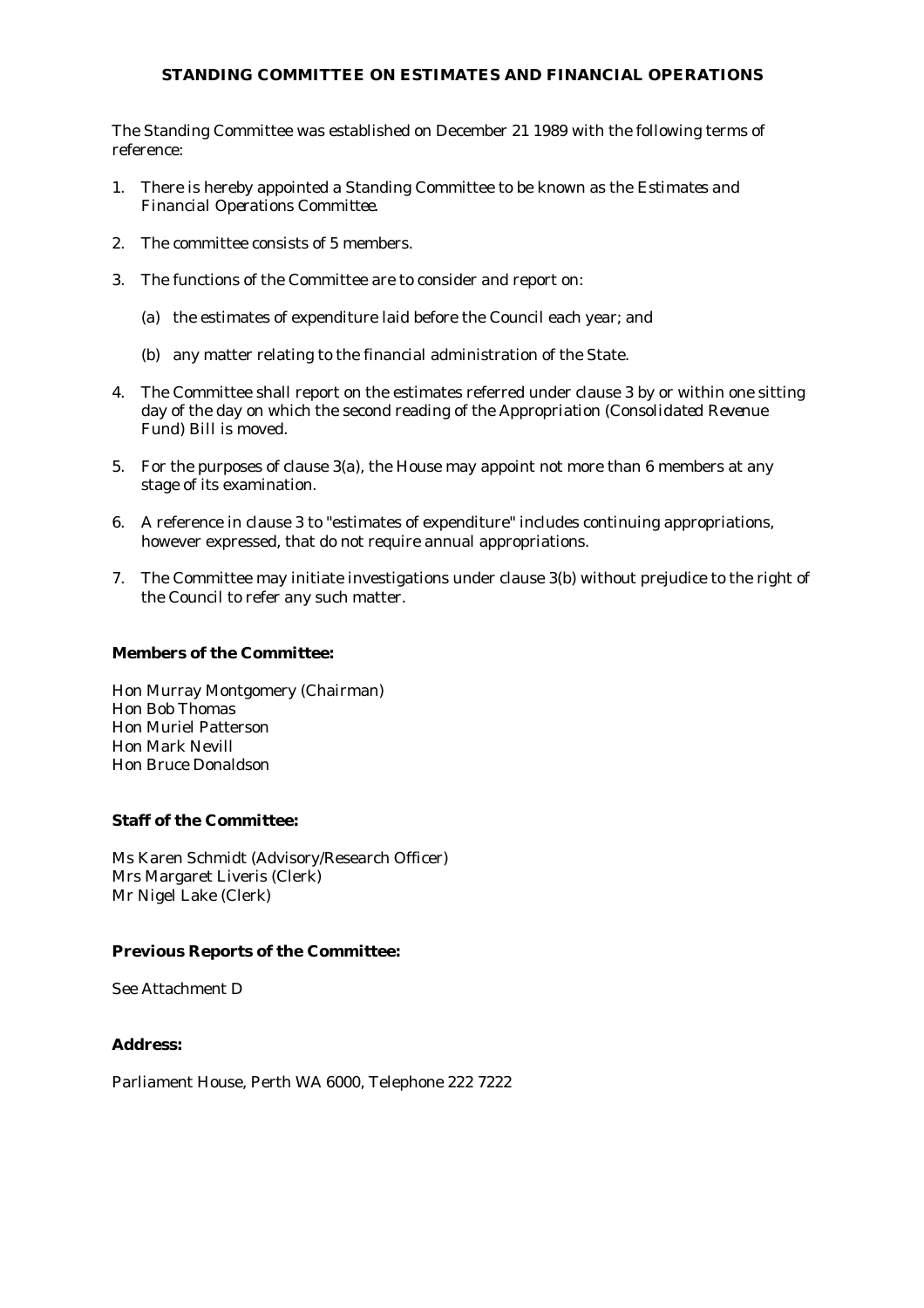## **ACKNOWLEDGMENT**

The Committee records its appreciation for the professionalism of the three committee staff who organised the 1994/95 Consolidated Fund hearings and assisted the Committee in the preparation of this report.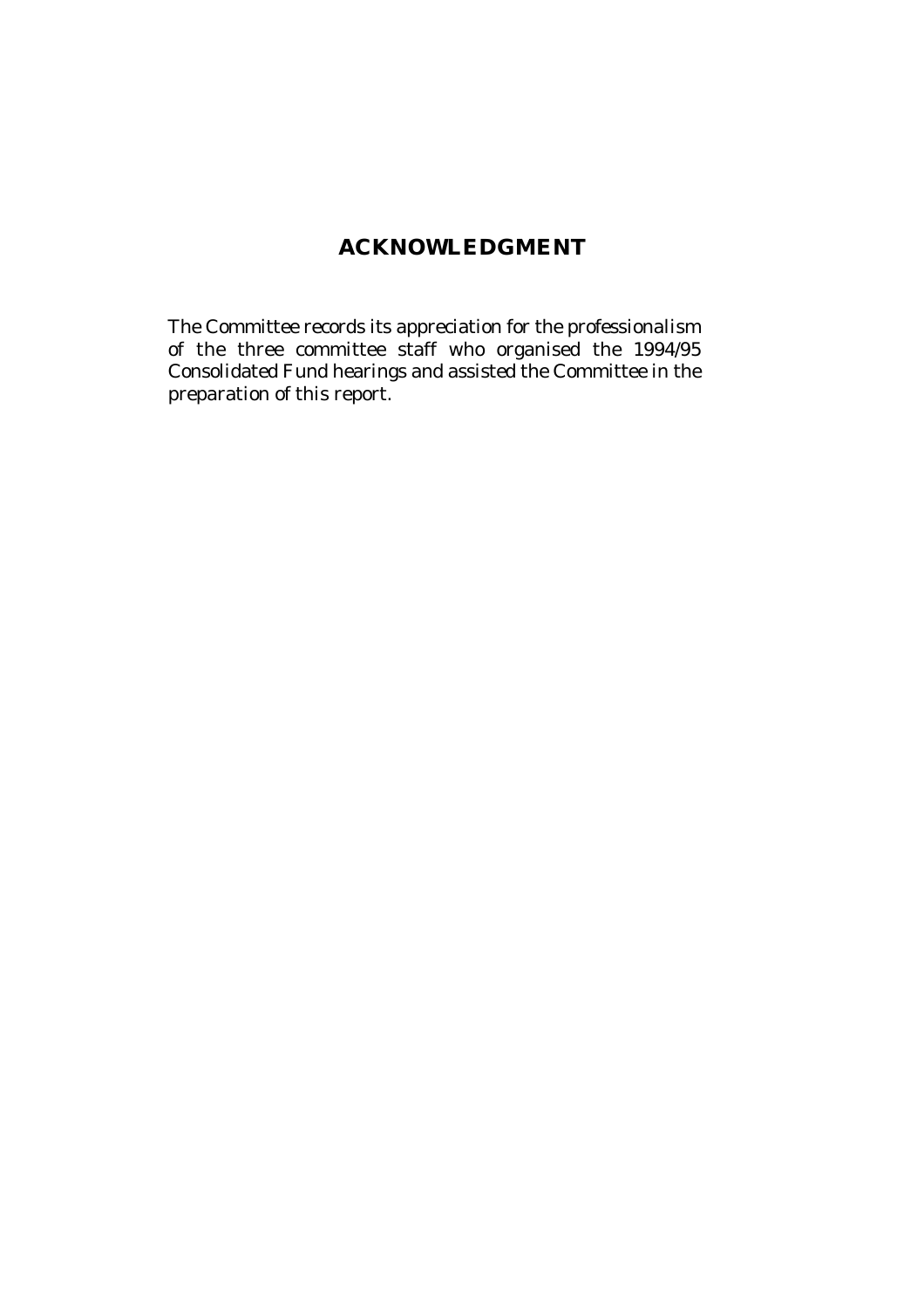## **C O N T E N T S**

| <b>SUBJECT</b> |                                         | <b>PAGE</b>                                                              |             |
|----------------|-----------------------------------------|--------------------------------------------------------------------------|-------------|
| 1.             | <b>OVERVIEW</b>                         |                                                                          | $\mathbf 5$ |
| 2.             | THE CONSOLIDATED FUND ESTIMATES 1994/95 |                                                                          |             |
|                | 2.1                                     | <b>Procedure</b>                                                         | 7           |
|                | 2.2                                     | <b>General Issues</b>                                                    | 8           |
|                | 2.3                                     | <b>Specific Agencies</b>                                                 | 15          |
| 3.             |                                         | <b>CONCLUSION</b>                                                        | 23          |
|                |                                         | <b>ATTACHMENT A: References.</b>                                         | 24          |
|                |                                         | <b>ATTACHMENT B: New Initiatives</b>                                     | 25          |
|                |                                         | <b>ATTACHMENT C: Points raised during the 1994/95 Estimates hearings</b> | 30          |
|                |                                         | <b>ATTACHMENT D: Previous Reports of the Committee</b>                   | 38          |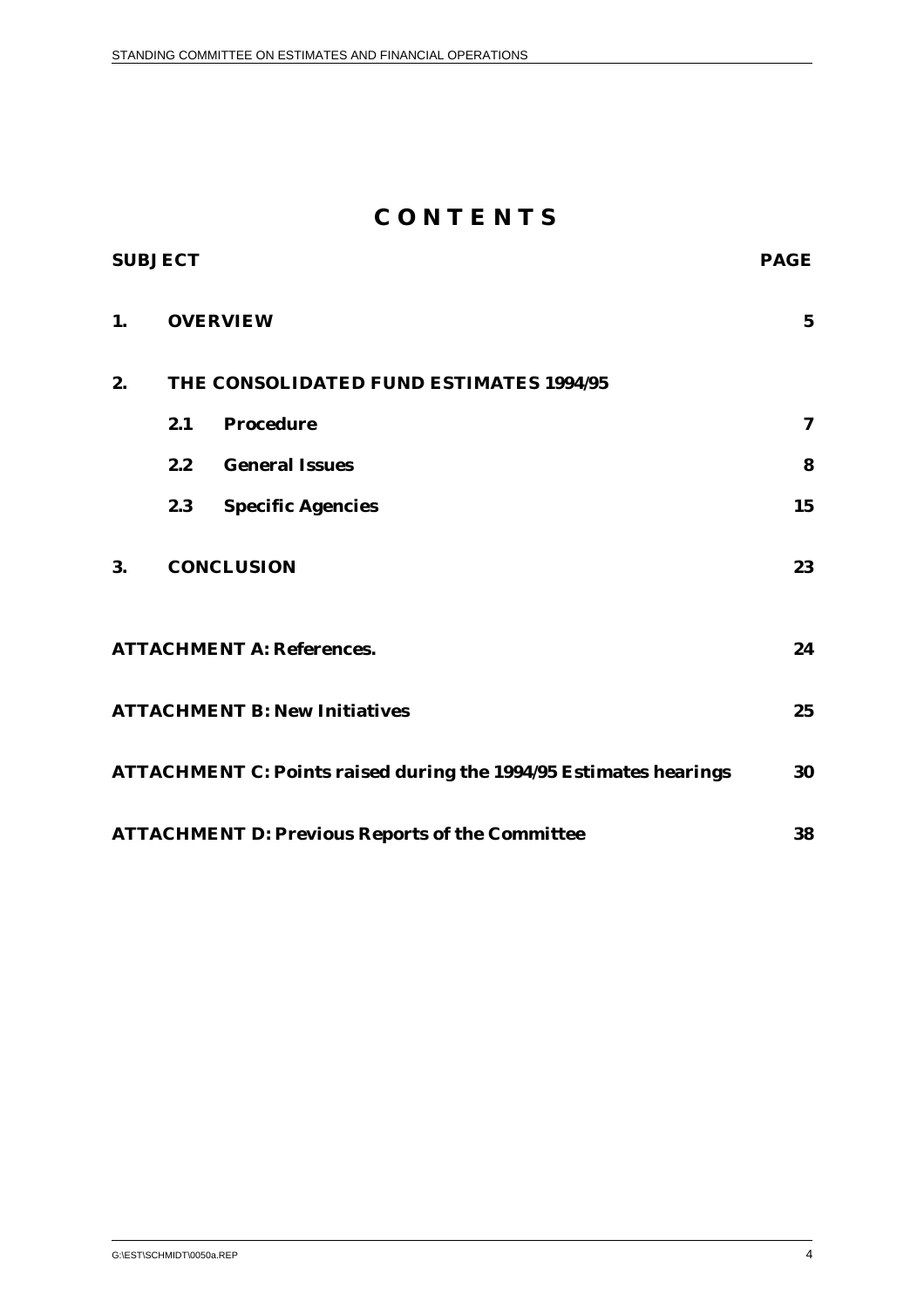## **REVIEW OF THE CONSOLIDATED FUND ESTIMATES 1994/95**

### **1. OVERVIEW**

Over the past four years, the Committee's annual review of the estimates of expenditure has played a central role in the Legislative Council's consideration of the Government's annual appropriation bills. A traditional feature of the review process is the annual Estimates hearings, which afford the Committee and other Members of the Legislative Council the opportunity to question agency representatives and responsible Ministers regarding agency expenditure. This report, the ninth report since the Committee was established, describes the procedure adopted by the Committee for the review of 1994/95 Consolidated Fund Estimates and the major issues arising from the review. The Committee's recommendations are presented in the relevant sections of the report and are reproduced in full below.

A number of amendments to the State's financial administration legislation have had significant impact on the annual budget since the Committee's establishment. Not the least of these is the creation of the Consolidated Fund out of the Consolidated Revenue Fund and the General Loan and Capital Works Fund. Debate regarding the presentation of Consolidated Fund expenditure in the two appropriation bills dominated the 1994/95 Estimates hearings. The Committee has addressed this debate in Section 2.2.

The establishment of the Consolidated Fund has an additional impact on the operations of the Standing Committee on Estimates and Financial Operations. The Committee is required to report on the estimates of expenditure laid before the Council by or within one sitting day on which the second reading of the Appropriation (Consolidated Revenue Fund) Bill is moved. The Committee notes that, further to the proclamation of the Financial Administration Amendment Act 1993, this reporting requirement is no longer valid. The Committee has recommended, therefore, that Schedule Two of the Legislative Council Standing Orders be amended to the effect that clause 4 refers to the Appropriation (Consolidated Fund)  $(N<sup>o</sup>1)$  Bill.

The contracting out of Government services to the private sector features in the estimates of expenditure for many agencies in 1994/95. Appropriately, this initiative was also a subject of some debate during the Estimates hearings. The Committee has addressed a number of concerns regarding the competitive tendering process under Section 2.2.

During the Estimates hearings, members noted difficulties reconciling information (a) presented across the current Budget Papers, (b) with the 1993/94 Budget Papers, and (c) with information presented in the annual reports. These concerns are discussed in Sections 2.2 and 2.3.

Issues specific to particular agencies are discussed in Section 2.3. A list of agency-specific points of interest raised by Members during the Estimates hearings is included at Attachment C.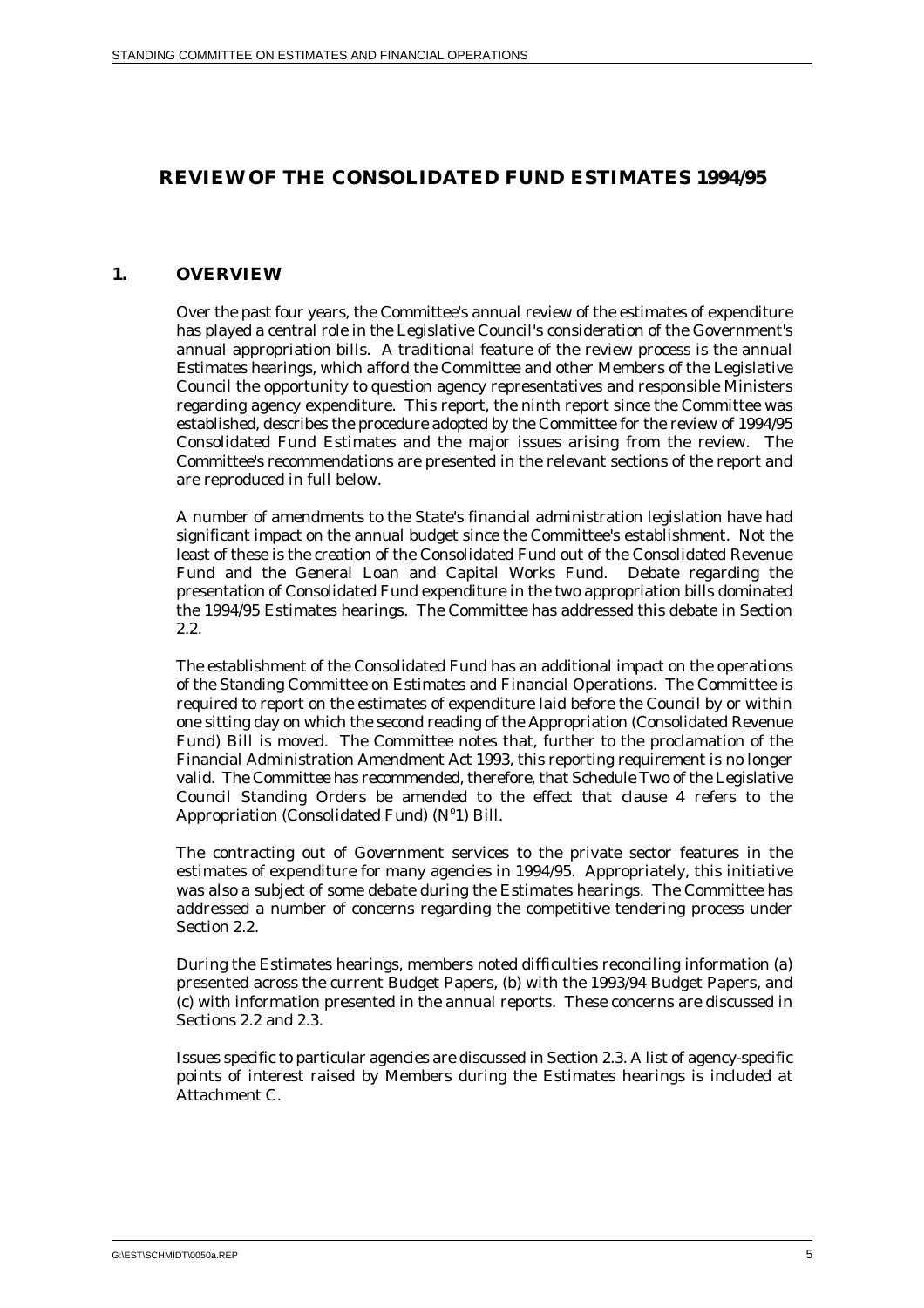## **Recommendations**.

| 1.  | The Committee recommends that Schedule Two of the<br>Legislative Council Standing Orders be amended such that<br>clause 4 reads                                                                                  |         |
|-----|------------------------------------------------------------------------------------------------------------------------------------------------------------------------------------------------------------------|---------|
|     | "The committee shall report on the estimates referred<br>under clause 3 by or within one sitting day<br>of the day on which the second reading of the<br>Appropriation (Consolidated Fund) (Nº1) Bill is moved." | page 5  |
| 2.  | The Committee will endeavour to include consideration                                                                                                                                                            |         |
|     | of clusters of related agencies during future hearings                                                                                                                                                           | page 7  |
| 3.  | The Committee will extend the required response time<br>to five days for questions placed on notice during                                                                                                       |         |
|     | future hearings.                                                                                                                                                                                                 | page 7  |
| 4.  | The Committee recommends, therefore, that the<br>Legislative Council seek a determination on the                                                                                                                 |         |
|     | definition of "ordinary annual services of the Government"                                                                                                                                                       |         |
|     | as it applies to s46 of the Constitution Acts Amendment                                                                                                                                                          |         |
|     | Act 1899, and the consequential impact on the Appropriation<br>(Consolidated Fund) Bills 1994.                                                                                                                   | page 9  |
| 5.  | During 1994/95, the Committee will review the                                                                                                                                                                    |         |
|     | Treasurer's Advance with regard to the presentation of                                                                                                                                                           |         |
|     | pre-emptive funding in the annual Estimates of Expenditure.                                                                                                                                                      | page 10 |
| 6.  | The Committee recommends that the Programme Statements<br>detail the progress of all Major Planned Achievements                                                                                                  |         |
|     | for the previous financial year.                                                                                                                                                                                 | page 11 |
| 7.  | The Committee recommends that future Programme Statements                                                                                                                                                        |         |
|     | present, where necessary, adjusted and unadjusted                                                                                                                                                                |         |
|     | estimated and actual figures for the previous financial year.                                                                                                                                                    | page 12 |
| 8.  | The Committee intends to review the development of                                                                                                                                                               |         |
|     | agencies' performance indicators in 1994/95.                                                                                                                                                                     | page 12 |
| 9.  | The Committee recommends that, when considering                                                                                                                                                                  |         |
|     | services for provision by the private sector, agencies<br>conduct an analysis of the existing industry structure and                                                                                             |         |
|     | the impact of a contracting out decision on that structure.                                                                                                                                                      | page 14 |
| 10. | The Committee recommends that all contracts for the private                                                                                                                                                      |         |
|     | provision of government services clearly state the outputs<br>and outcomes required of the service, and the criteria                                                                                             |         |
|     | by which performance will be evaluated.                                                                                                                                                                          | page 14 |
| 11. | The Committee recommends that the current review of                                                                                                                                                              |         |
|     | the Primary Industry Portfolio address the cost structures                                                                                                                                                       |         |
|     | of each agency with a view to ensuring that the true costs<br>of services are clearly reflected in the financial statements                                                                                      |         |
|     | and performance indicators.                                                                                                                                                                                      | page 16 |
| 12. | The Committee recommends that differences in reporting                                                                                                                                                           |         |
|     | periods be footnoted in future budget papers.                                                                                                                                                                    | page 17 |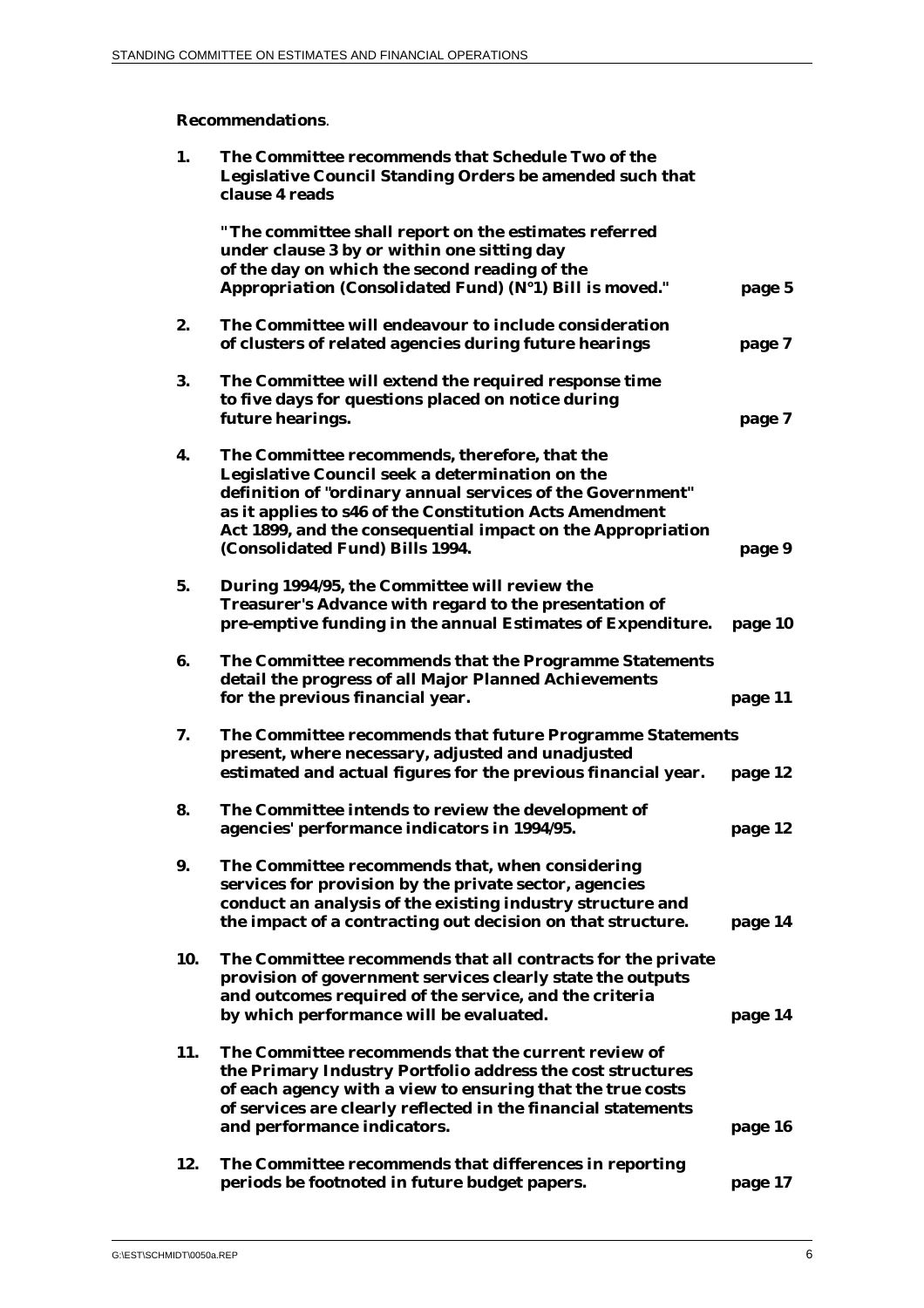## **2. THE CONSOLIDATED FUND ESTIMATES 1994/95**

#### **2.1 PROCEDURE**

In the Eighth Report of the Standing Committee on Estimates and Financial Operations (1985), it was noted that the Committee has previously adopted an approach of examining a large number of agencies during the review of the annual budget estimates. While this approach has enabled the Committee to become familiar with the core functions of many Government agencies, time constraints have precluded the Committee from examining the estimates of any one agency in depth. The Committee resolved, therefore, to refine the focus of the 1994/95 review to those agencies or programmes of particular interest to the Committee. In selecting agencies to be reviewed in 1994/95, the Committee considered:

- the proportion of total expenditure allocated to the agency (*eg.* those agencies allocated  $\ge$  \$100m);
- $\bullet$ significant policy changes to be introduced in 1994/95;
- $\bullet$ significant administrative or operational reforms to be introduced in 1994/95;
- $\bullet$ comments by the Auditor General; and
- $\bullet$ agencies which attracted significant public comment during 1993/94.

This approach enabled the Committee to allocate more time to each agency both in preparatory research and during the hearings. During the course of the hearings, however, the Committee noted comments from Members regarding consideration of related agencies. In particular, it was requested that Divisions 48 and 50 regarding the Recreation Camps and Reserves Board and the WA Sports Centre Trust be considered in conjunction with Division 49 (Sport and Recreation). While the Committee notes that a list of agencies to be reviewed was circulated to Members for comment prior to the hearing, the desirability of reviewing similar agencies is acknowledged.

#### **The Committee will endeavour to include consideration of clusters of related agencies during future hearings.**

This year, the Committee also introduced the opportunity for Members to forward generic questions to agencies prior to the hearings. This enabled written agency responses to be tabled at the beginning of each hearing, effectively allowing more time for Members to address agencies during the hearings. The Committee intends to continue this practice in 1995/96.

Some 80 questions of 22 agencies were placed on notice during the hearings. Few responses were received within the required three days of each hearing. With the exception of a small number of agencies, most responses were received by the end of the week after the close of the hearings. In view of the comprehensive nature of many of the questions placed on notice during the hearings, the Committee considers it reasonable to introduce a longer response time for future hearings.

#### **The Committee will extend the required response time to five days for questions placed on notice during future hearings.**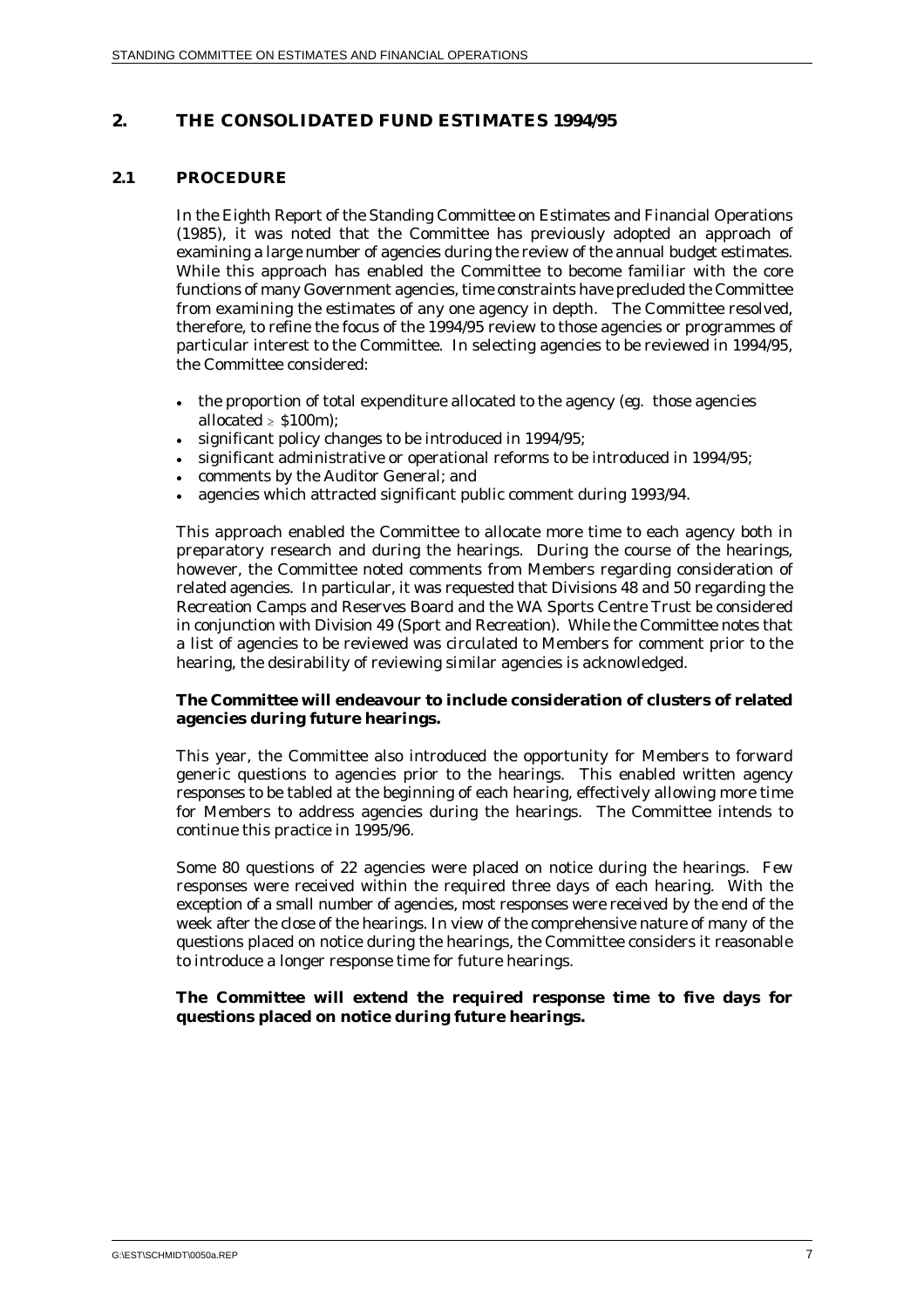## **2.2 GENERAL ISSUES**

## **2.2.1 Appropriations from the Consolidated Fund.**

During the course of the hearings, evidence arose that suggested that the two bills through which the budget expenditure is appropriated may be unconstitutional. The concern lies with the presentation of new initiatives within the appropriation.

Expenditure under the annual budget is appropriated from the Consolidated Fund through two appropriation bills. The first Bill, the Appropriation (Consolidated Fund) Bill  $(N<sup>o</sup>1)$ , traditionally appropriates moneys for recurrent services of Government. The second Bill, the Appropriation (Consolidated Fund) Bill  $(N^{\circ}2)$ , funds the expenditure programme for capital works. Prior to the creation of the Consolidated Fund in 1993, these two appropriation bills drew moneys from the Consolidated Revenue Fund and the General Loan and Capital Works Fund respectively.

Some debate exists as to whether expenditure for new initiatives should be appropriated through the  $N^{\circ}1$  Bill or  $N^{\circ}2$  Bill. The question is central to the role of the Legislative Council in the Parliament's consideration of the annual budget. Section 46(6) of the Constitution Acts Amendment Act 1899 states

A bill which appropriates revenue or moneys for the ordinary annual services of the Government shall deal only with such appropriation.

Further,

The Legislative Council may not amend Loan Bills, or Bills imposing taxation, or Bills imposing revenue or moneys for the ordinary annual services of the Government.

#### Section 46(2)

If new initiatives are deemed to lie within the definition of "ordinary annual services of the Government", the Legislative Council is precluded from effectively scrutinising any aspect of the current budget other than the capital works programme. If new initiatives are not ordinary annual services, the current  $N^{\circ}1$  Bill may be held to be unconstitutional. It should be noted, however, that s46(9) renders s46 non-justiciable, with the effect a Bill enacted in contravention of s46(6) is not invalid.

The interpretation of "ordinary annual service of the Government" has been debated in other forums. Hanks (1985) notes that the first federal appropriation bills distinguished between new initiatives and matters of settled policy where no new development or capital expenditure was involved. Described once as a "virtually meaningless expression", "ordinary annual services" have also been interpreted as including all government expenditure, whether recurrent or capital, on any government service which the Government might reasonably be expected to provide (Pearce, 1977).

Solicitor-General Bailey reiterated the latter view in his advice to the federal Joint Public Accounts Committee in 1961. The Federal Government redrafted its 1964 Supply Bills to this effect, but abandoned the procedure 12 months later subsequent to considerable Senate pressure (Hanks, 1985). Pearce (1977) observes: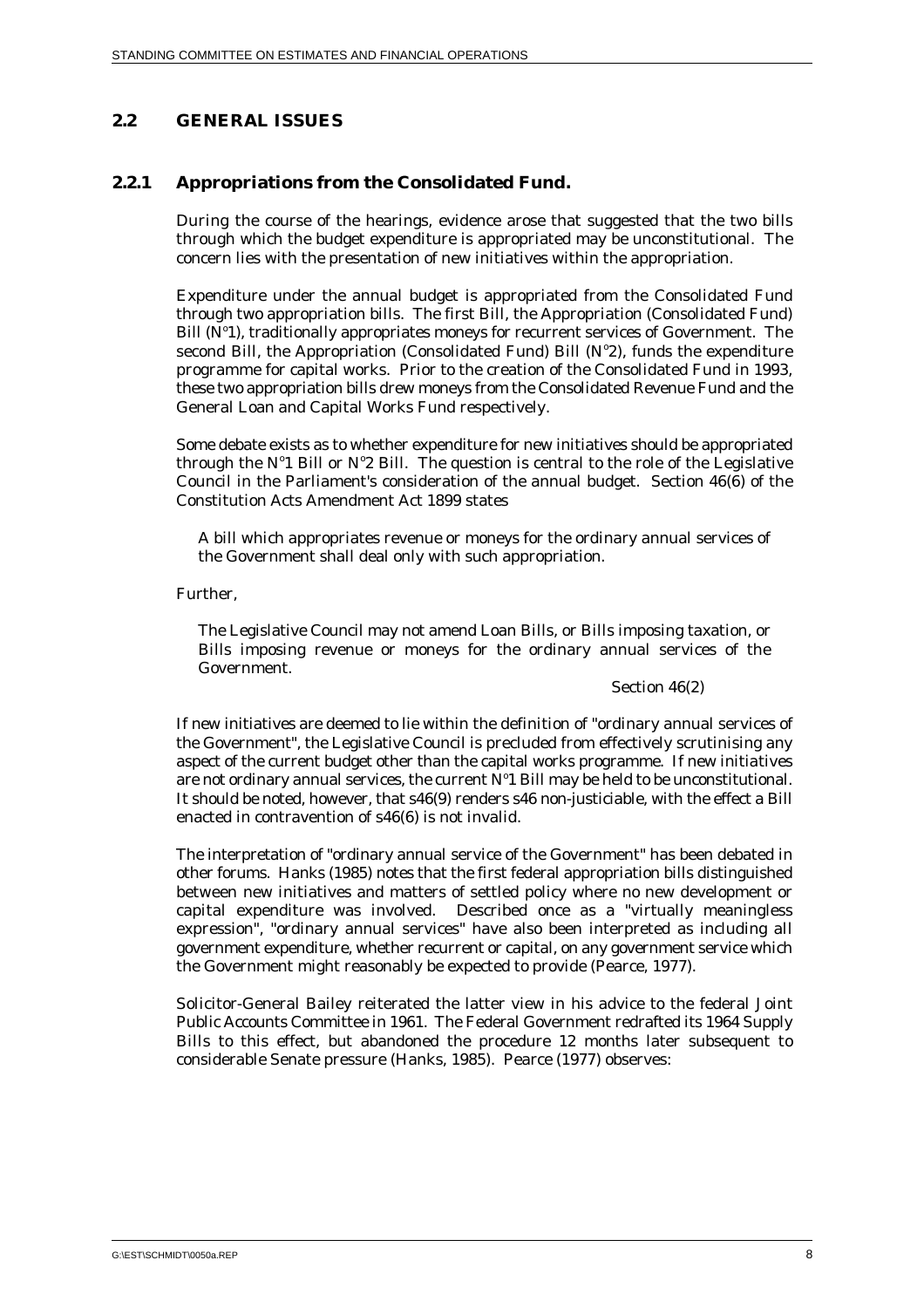Henceforth, expenditure was to be divided into two Bills. The second of these was to be available for Senate amendment and was to include appropriations for expenditure of a capital nature - works, buildings, sites, *etc.*; for grants to the States; and for new policies not authorised by special legislation.

The Senate had thus won the day; the intention of the makers of the Constitution would seem to have prevailed over the legal meaning of the words that they had used.

The Committee notes that the then Western Australian Government received advice from the Solicitor General in this regard as recently as 1989. While the Committee has not had access to the Solicitor General's report, it is understood from evidence provided during the hearings that the current budget has been constructed on the basis of this advice to the effect that both recurrent and capital services represent ordinary annual services of the Government.

Further to consideration of the budget papers and evidence presented during the 1994/95 Consolidated Fund Estimates hearings, the Committee believes that funding for a mix of new and recurrent initiatives is presented for appropriation in the  $N^{\circ}1$  Bill. The Committee has identified a number of planned achievements appearing in the Programme Statements that may represent new initiatives. These are listed at Attachment B. The Committee notes, however, that its Terms of Reference do not encompass consideration of this issue unless specific referral is made by the House.

**The Committee recommends, therefore, that the Legislative Council seek a determination on the definition of "ordinary annual services of the Government" as it applies to s46 of the Constitution Acts Amendment Act 1899, and the consequential impact on the Appropriation (Consolidated Fund) Bill 1994.**

#### **2.2.2 Pre-emptive funding.**

The Programme Statements include initiatives that are anticipated to arise from current reviews. The Education division, for example, provides \$1m to fund initiatives arising from the current Schooling in Rural Western Australia review and a review into schooling for gifted and talented students. The Police division also includes the civilianisation of 100 unspecified police positions, subject to current review. During the course of the Estimates hearings, concerns were raised to the effect that funding for such non-specific activities frustrates Parliamentary scrutiny of the annual appropriation bills, and that these initiatives are more appropriately funded through the Treasurer's Advance.

The Appropriation (Consolidated Fund) Bill  $(N^{\circ}1)$  1994 binds the appropriation to the "recurrent services and purposes expressed in Schedule 1 and detailed in the Estimates for the year" (cl.4). The provision for one line appropriations under the Financial Administration and Audit Act 1985 however, affords agencies discretion in allocating the appropriation across those services and purposes. Further, agency activities which are extraordinary or unforeseen at the time that the annual budget is formulated and approved by Parliament may be funded through the Treasurer's Advance later in the financial year. The question arises, therefore, as to whether the initiatives raised above sufficiently constitute a purpose within the meaning of clause 4 or would more appropriately be funded through the Treasurer's Advance when the specific activities to be undertaken are known.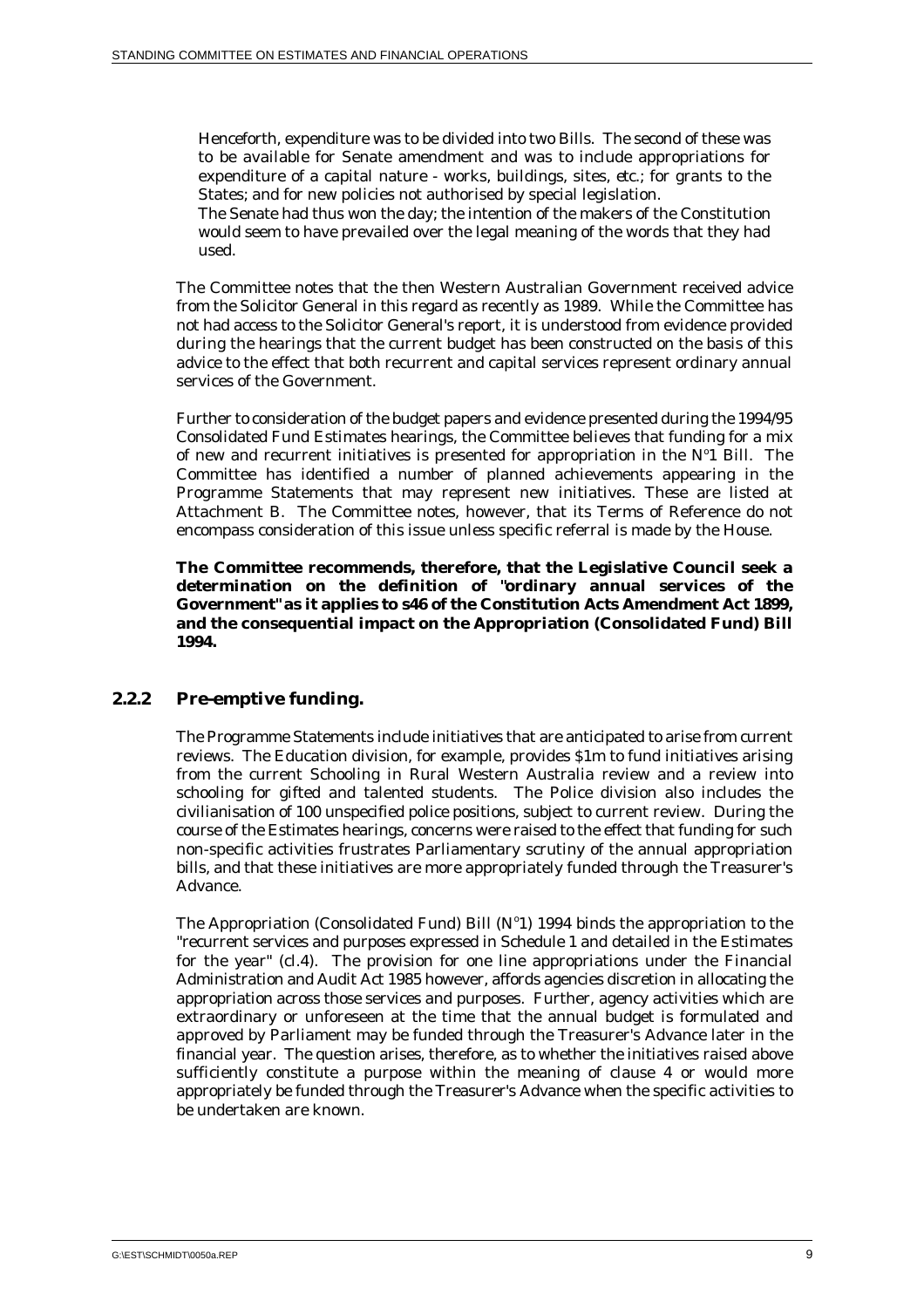In considering this issue, the Committee is mindful of the level of detail that Parliament requires to be presented in the Budget Papers and of the flexibility that should be afforded to agencies in the implementation of agency objectives. The Programme Statements specify agency objectives at a programme and sub-programme level. The Programme Statements also include statements of Major Planned Achievements that, while not exhaustive, indicate how agencies intend to implement agency objectives. It is in the context of the Major Planned Achievements that the above initiatives are presented. During the course of the Estimates hearings, the Committee observed that agencies do not appear to consider themselves bound to the detail provided in the Major Planned Achievements.

When dealing with the subject of pre-emptive funding, agency activities should advance the programme and sub-programme objectives stated in the Programme Statements. It is desirable, particularly from a Parliamentary oversight perspective, that agencies present and maintain a strategic approach to the expenditure of public funds. The Committee believes, however, that tying programmes and sub-programmes to specific activities stated at the commencement of each financial year can place unnecessary restrictions on the implementation of programme objectives. In this respect, the Committee is of the opinion that the purpose of an appropriation can be sufficiently presented at the level of programme and sub-programme objectives, the Major Planned Achievements merely being an indication of the major activities which will implement these objectives.

The Committee emphasises that acknowledgment of managerial flexibility is not intended to preclude the presentation and reporting of the Major Planned Achievements within the Programme Statements. These statements of activities provide a valuable, if not exhaustive, indication of how agencies implement stated objectives, and are discussed further in this report at Section 2.2.4.

The Committee acknowledges that the Treasurer's Advance provides an alternative means of funding such initiatives. The Committee is not convinced, however, that this mechanism is necessary, or even desirable, for relatively small amounts of expenditure similar to those currently under consideration. The Committee also notes that the Treasurer's Advance is itself limited in terms of Parliamentary scrutiny, providing for appropriation only at the end of each financial year, sometimes months after expenditure has been approved. Certainly, whether the current initiatives are funded through the Appropriation (Consolidated Fund) Act ( $N<sup>o</sup>1$ ) 1994 or the Appropriation (Consolidated Fund) Act ( $N°3$ ) 1995 via the Treasurer's Advance, Parliament will be informed of the details of the initiatives by Ministerial Statement.

The Committee is of the opinion that, for the purposes of Parliamentary oversight, the Treasurer's Advance, in its present form, is not a favourable alternative to funding the activities in question. Given the materiality of the funds required, this alternative may not even be desirable in the interests of operational flexibility. Further, the Committee believes that the detail provided in the Programme Statements is sufficient to enable Parliament to ascertain the purpose of the initiatives. Accordingly, the Committee believes that the initiatives are appropriately presented in the Appropriation (Consolidated Fund) Bill ( $N^{\circ}1$ ) 1994. The Committee intends, however, to examine the Treasurer's Advance with regard to this issue during 1994/95.

#### **During 1994/95, the Committee will review the Treasurer's Advance with regard to the presentation of pre-emptive funding in the annual Estimates of Expenditure.**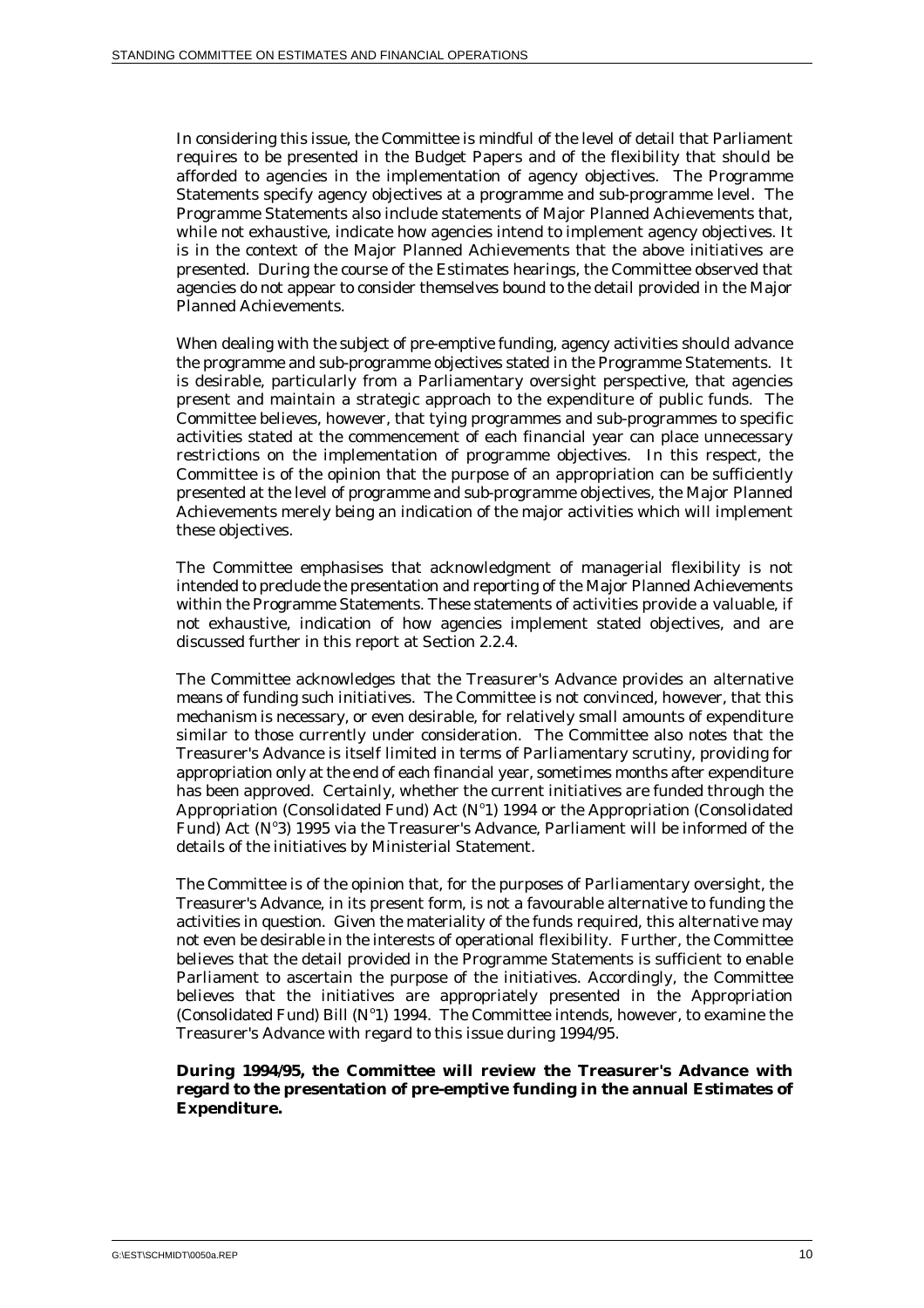## **2.2.3 Presentation of the budget papers.**

During the course of the Committee's consideration of the 1994/95 Consolidated Fund Estimates, a number of issues arose regarding the presentation of the budget papers. These concerns largely relate to the correspondence between the current budget papers and other Parliamentary reports.

#### *(a) Planned Achievements.*

The Programme Statements include statements of agencies' Major Achievements for the previous financial year and Major Planned Achievements for the forthcoming year. These statement are usually included on a programme level and provide some indication of an agency's progress in implementing programme objectives and in addressing significant issues and trends.

While the Major Planned Achievements are valuable in assisting the Parliament to scrutinise the estimates of expenditure for the forthcoming year, the value of the achievement statements for the previous year are limited in that no ready comparison is provided against that years' planned achievements. Readers interested in the extent to which an agency realised the 1993/94 Major Planned Achievements, for example, are required to cross-reference the current Programme Statements against the 1993/94 Programme Statements.

The absence of a ready comparison can frustrate scrutiny of projects that failed to progress as planned during the previous year. The Committee observed, however, that it can also cause an agency some disservice. In at least two instances in the current Programme Statements, agencies failed to report the success of significant projects that had been forwarded as Major Planned Achievements in the 1993/94 Programme Statements.

The Committee believes that the value of the Programme Statements to Parliament would be significantly enhanced if agencies were to use the previous year's Major Planned Achievements as the basis for reporting achievements in the current Programme Statements. This should include statements regarding incomplete progress. Further, limiting the achievement statements to those nominated in the previous Programme Statements would avoid an undue increase in the size of the budget papers. Indeed, such a limitation would encourage a more strategic approach to providing information through the Programme Statements. Major achievements that were not planned when the previous Programme Statements were published would be reported in the annual report.

#### **The Committee recommends that the Programme Statements detail the progress of all Major Planned Achievements for the previous financial year***.*

#### *(b) Adjusted and Unadjusted Actuals.*

Two features of the 1994/95 Programme Statements impact on comparisons with the estimated and actual figures for 1993/94. First, many agencies will alter their programme structure in 1994/95. For some agencies, this includes adopting and/or forfeiting some functions from and to other agencies. Second, agencies have, where possible, allocated corporate services costs to individual programmes and subprogrammes. Variations between the 1994/95 estimates and the estimated and actual figures for 1993/94, therefore, reflect changes in programme structure as well as real changes in funding levels.

In order to facilitate comparison between the 1994/95 and 1993/94 figures, 1993/94 estimates and actuals reported in the 1994/95 Programme Statements are adjusted to reflect an agency's 1994/95 programme structure and the allocation of corporate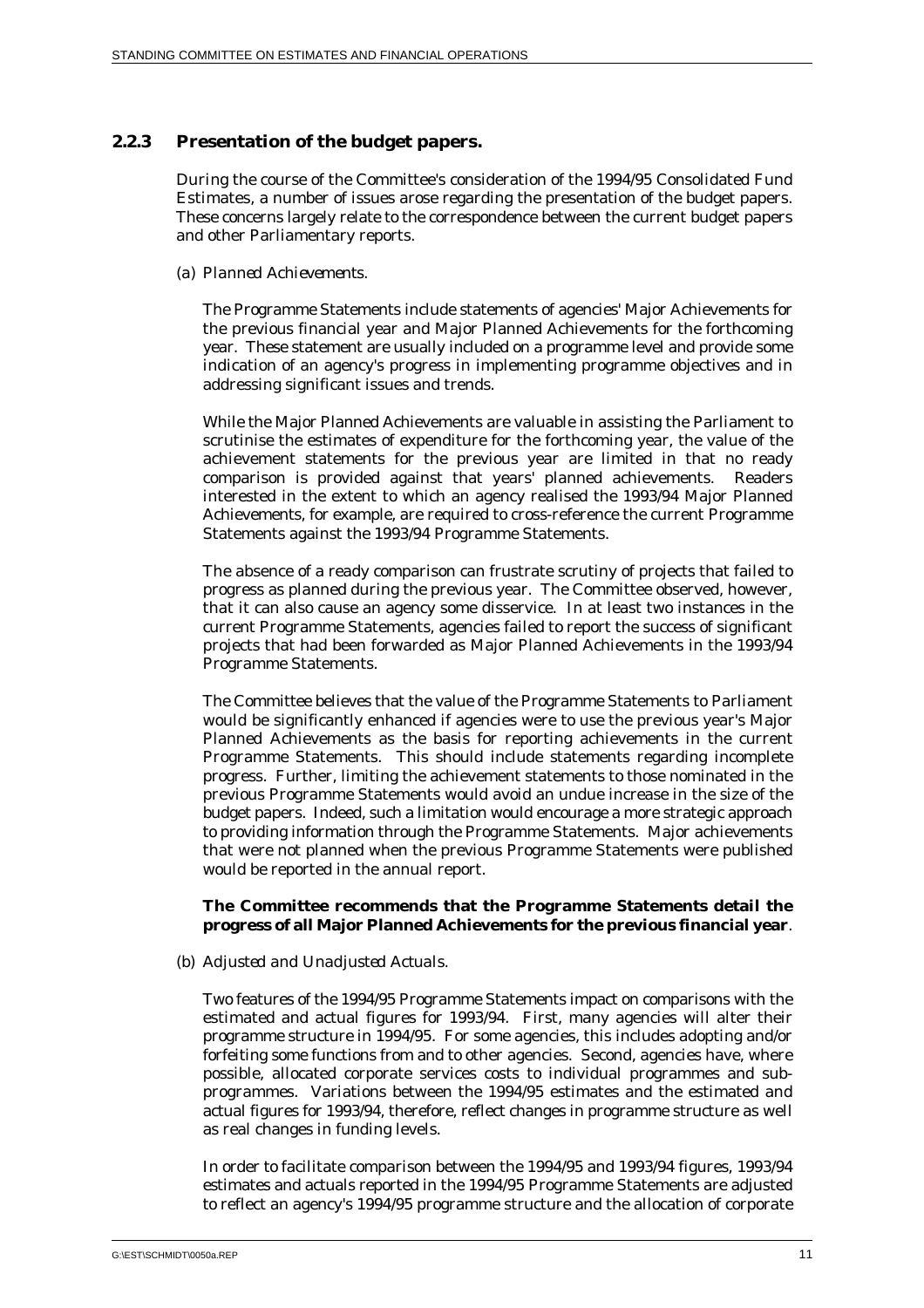services costs to programmes and sub-programmes. Variations between the 1993/94 adjusted figures and the 1994/95 estimates, therefore, reflect changes in the level of funding only.

The use of adjusted figures for 1993/94 certainly simplifies comparison with the 1994/95 estimates. Adjusted figures can, however, frustrate scrutiny of an agency's estimated *vs.* actual expenditure for 1993/94. For example, the Ministry of Education's sub-programme Other Educational Institutions, will be amalgamated with the School System Framework sub-programme in 1994/95. While the Programme Statements provide adjusted 1993/94 estimated and actual figures for the School System Framework sub-programme, no discrete figures for 1993/94 are provided for the Other Educational Institutions sub-programme. Members of Parliament interested in the actual performance of the sub-programme, which comprises payment of grants to institutions such as the Australian Education Council and organisations which provide educational support to school-level education, will need to obtain other information, such as the Ministry's financial statements for 1993/94. Such information may or may not be available at the time of the budget debates.

The Committee acknowledges that the Programme Statements must present information for a large number of government agencies and that the depth of information that can be presented in such a document is limited. The Committee is mindful, however, that the Programme Statements are a major source of information provided by the Government to assist Members of Parliament in their consideration of the annual appropriation bills. It is essential, therefore, that this document include a clear indication of actual agency expenditure against 1993/94 estimates.

#### **The Committee recommends that future Programme Statements present, where necessary, adjusted and unadjusted estimated and actual figures for the previous financial year.**

*(c) Performance Indicators.*

The Committee noted, for some agencies, a lack of correspondence between the programme structure and objectives appearing in the Programme Statements and the performance indicators which are presented in the annual reports. The relationship between an agency's objectives and the means by which their achievement is measured should be readily apparent. Indeed, the performance indicator model developed by the Public Sector Management Office in February 1994 provides for a clear, direct relationship between programme objectives, outputs, and efficiency and effectiveness indicators.

It is of concern to the Committee that some consistency exists between the various tools used by agencies to report to Parliament. The Committee acknowledges, however, the comments by a number of agencies that the performance indicators are still in a developmental stage. Indeed, the Committee noted that performance indicators are yet to be developed at the programme and sub-programme level for some agencies. The Committee intends, therefore, to address this issue as part of a more thorough examination of the performance indicators than is possible in the context of this report.

#### **The Committee intends to review the development of agencies' performance indicators in 1994/95.**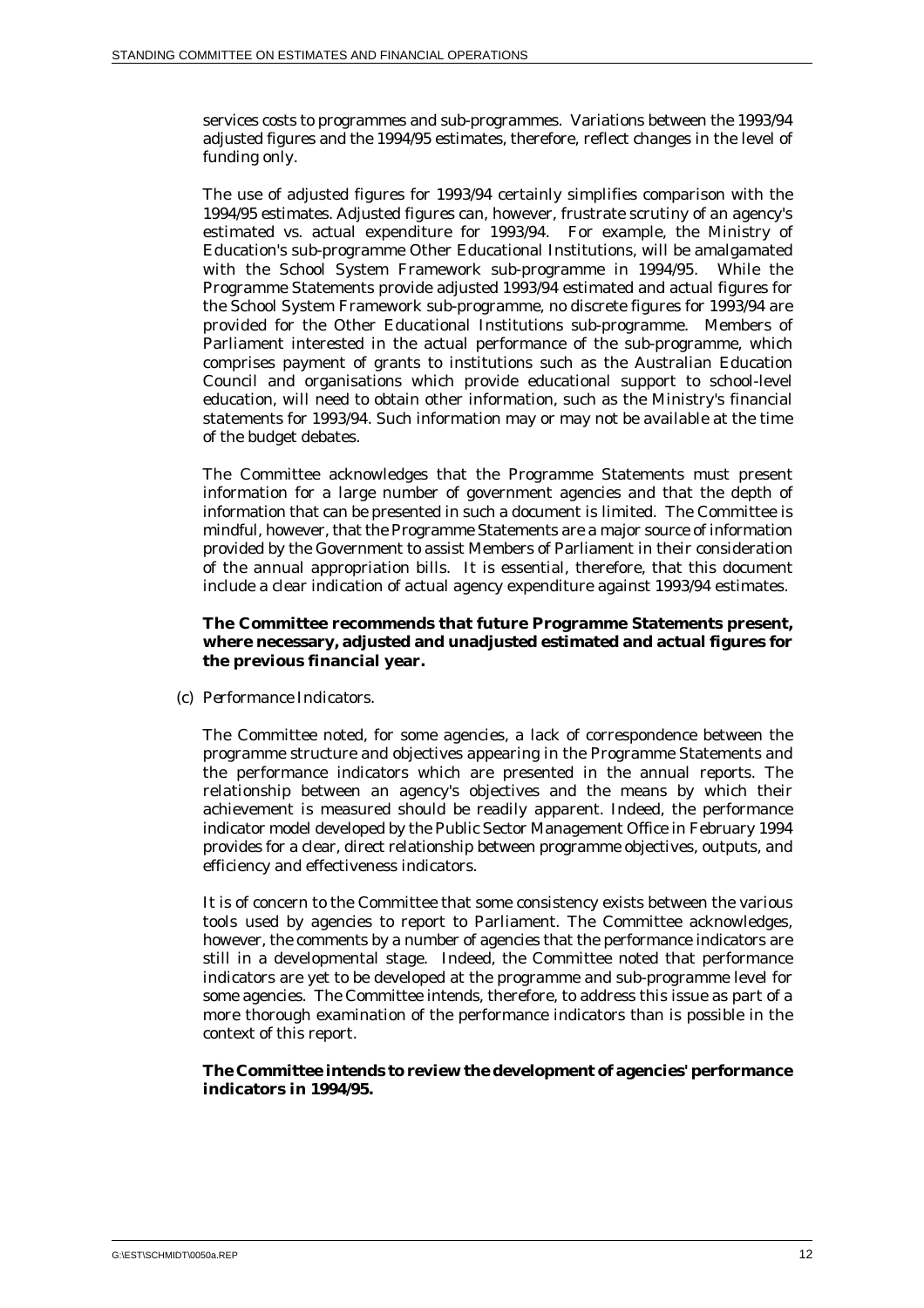## **2.2.4 Competitive Tendering.**

The provision of services under contract by the private sector was a dominant theme of the 1994/95 Estimates hearings. Members canvassed the topic primarily through the process of forwarding and tabling generic questions and responses prior to each hearing, and during the hearing for the Ministry of Premier and Cabinet. During the Premier and Cabinet hearing, the Committee noted that competitive tendering and contracting out are major public sector management initiatives that impact on the 1994/95 budget. These initiatives seek to achieve increased competition in the public sector to ensure that the Government achieves value for money in the provision of goods and services.

The Ministry of Premier and Cabinet has provided the following criteria to be applied when identifying activities suitable for outsourcing:

- 1. A real and measurable potential exists for improved value for money. This includes reduced recurrent and capital costs and improved quality for the current cost.
- 2. The activity consumes large resources in running costs or capital investment.
- 3. A competitive, alternative supplier base exists and will continue to exist when current in-house services cease.
- 4. Contractors can be replaced readily without significant interruption to the service.
- 5. The activity is subject to fluctuation in workload and workflow.
- 6. The activity is part of a quickly changing market and where it is costly to recruit, train, and retrain staff.
- 7. It is reasonably straight forward to specify what service is needed. Consideration should be given to the up-front cost of specifying activities and/or re-organising areas involved in multiple service delivery.
- 8. It is not important to specify how the service is to be delivered.
- 9. Performance can be accurately evaluated and quality assured.
- 10. It is possible to separate the area under consideration from any other interrelated activities.
- 11. There is potential for agencies with similar service requirements to group together in order to attract the most favourable bids from potential suppliers.
- 12. The risks and consequences of service failure are not significant.
- 13. There are no legal impediments, *eg.*, legal requirements that activities be carried out by a particular agency or by government employees. In some cases, amendments to legislation may be required to facilitate the tender process.

The Committee notes from information tabled by agencies that at least eleven of the agencies reviewed will contract out agency functions during 1994/95. These will largely be undertaken as formal tenders and in compliance with State Supply Commission guidelines. In most cases, the contractor will be responsible for workers' compensation and insurance, and will not be indemnified by the agency against losses. Agencies will retain responsibility for the delivery of services, including responding to public complaints. Most of the agencies do not intend to subsidise service delivery.

The services targeted for private provision are largely non-core or support activities such as fleet management, maintenance of plant and equipment, communications and information technology services, courier services, cleaning, and gardening. In 1994/95, some core activities will also be contracted out. These include quarantine checkpoint services, administration of apprenticeship and traineeship training agreements, prevocational and industry training, and a number of land information activities. The decision to contract out services was typically made at the departmental level. For agencies proposing to contract out non-core activities, these decisions tended to be made at the government level.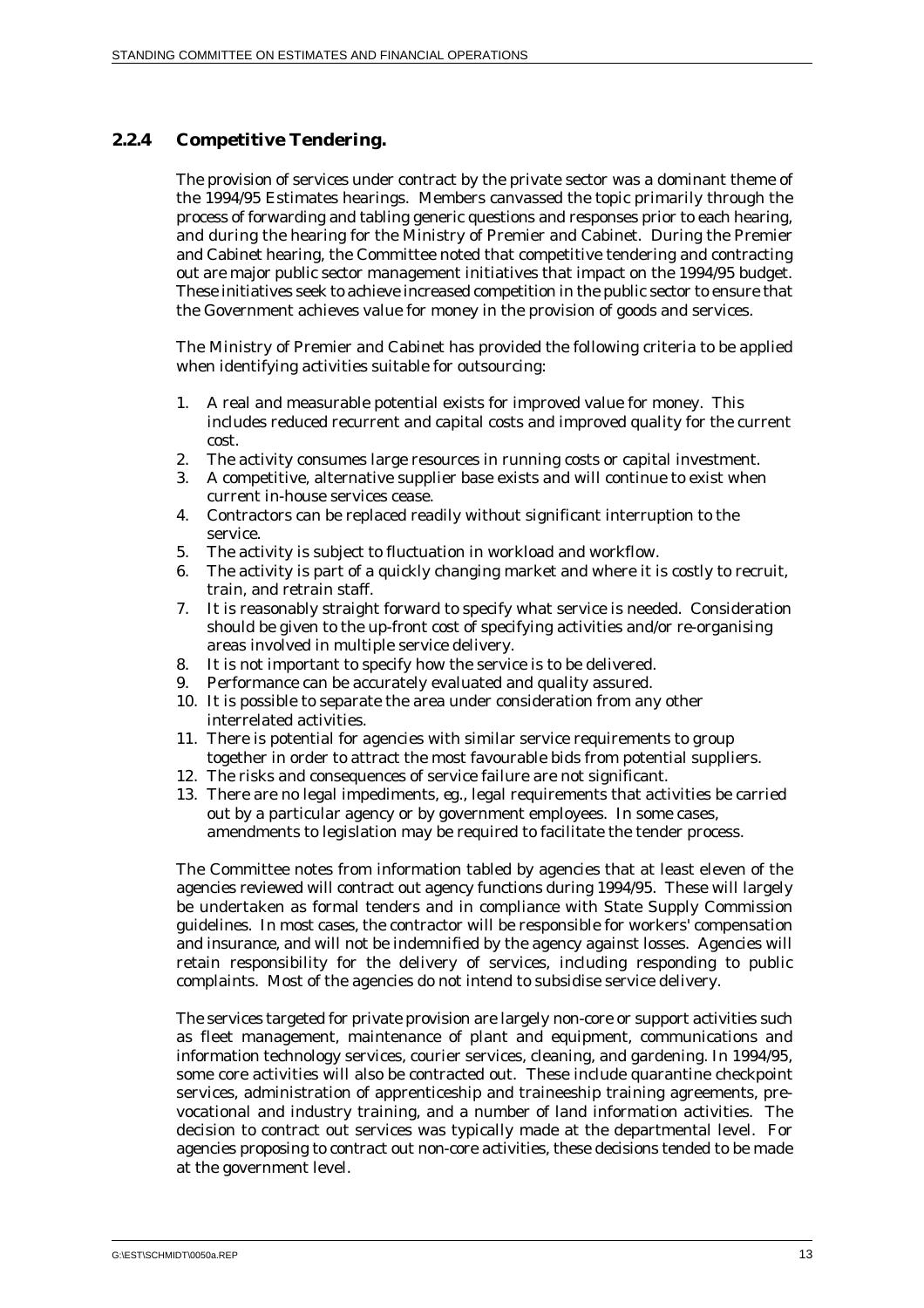Agencies mostly took internal factors into account when making a decision to contract out activities. These included the cost of internal service provision, particularly the imminent replacement of plant and equipment; lack of internal expertise; the cost of retraining appropriate staff; and the opportunity to redeploy staff to core functions. Two agencies cited a need for the functions under consideration (employee counselling and programme evaluation) to be undertaken by an objective third party. The Committee notes, however, that only one agency indicated that the contracting decision took into account the potential for the private sector to effectively provide the service. This is of some concern to the Committee. The Committee has noted that the stated intention of private provision of government services is to achieve increased competition with a view to ensuring that the Government achieves value for money. A critical factor in achieving this objective is the existence of a competitively structured private industry that can bid for the service in question. Indeed, this is acknowledged by the Ministry of Premier and Cabinet in the decisionmaking criteria reproduced above.

#### **The Committee recommends that, when considering services for provision by the private sector, agencies conduct an analysis of the existing industry structure and the impact of a contracting out decision on that structure.**

The agencies reviewed intend to address performance monitoring and evaluation of contracted functions through a range of methods. These include spot checks by technical officers, reporting to an oversight committee or contract management unit, bi-annual audit, client feedback, and payment-linked progress reports. Only half of the agencies, however, indicated that they intended to include performance criteria in the contract. The Committee considers the inclusion of clear, measurable performance criteria to be an essential component of such contracts for the provision of services. The Committee notes that the Department of Community Development, an agency which was not reviewed during the 1994/95 Estimates hearings, intends to introduce in 1994/95 new funding agreements which:

- contain clear links between outputs (the amount of service) and outcomes (benefits for customers); and
- include performance indicators with an emphasis on outcome measures.

Clearly stated outputs, outcomes, and performance indicators facilities awareness by both parties of their respective roles and requirements, and informs the contractor of the criteria by which performance will be evaluated. Further, linking performance indicators to progressive payments provides a mechanism for the agency to ensure that the service is being provided effectively.

**The Committee recommends that all contracts for the private provision of government services clearly state the outputs and outcomes required of the service, and the criteria by which performance will be evaluated.**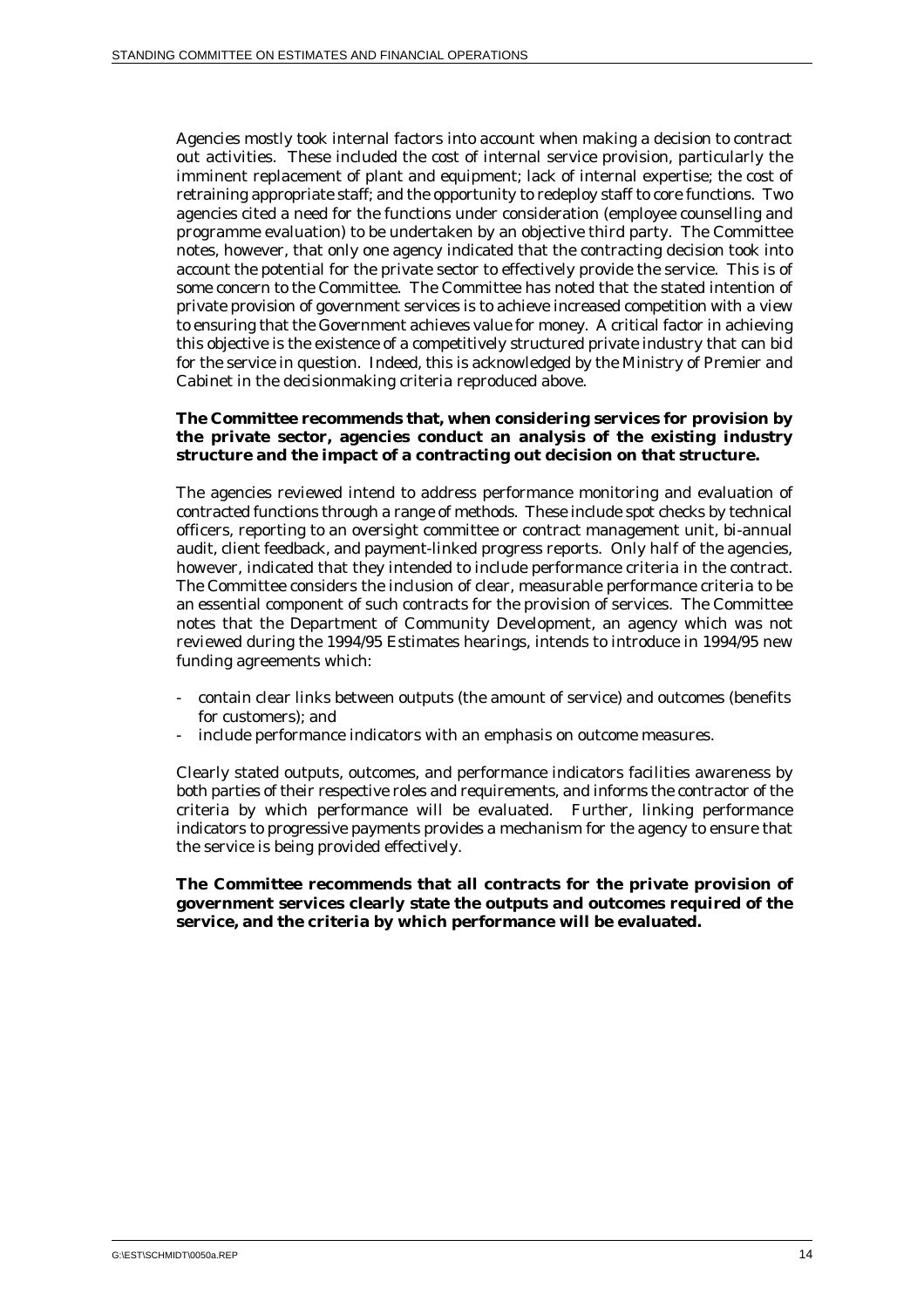## **2.3 SPECIFIC AGENCIES**

Members addressed a number of issues specific to each agency during the course of the 1994/95 Estimates hearings. A list of these is included at Attachment C.

#### **2.3.1 Premier and Cabinet (Division 4).**

#### *New Initiatives.*

During the course of the Premier and Cabinet hearing, the Committee noted the following activities planned for 1994/95 that may represent new initiatives that lie outside of the definition of "ordinary annual services of the Government" for the purposes of s46 of the Constitution Acts Amendment Act 1899:

- leasing of all Ministry vehicles from outside Government;
- telecommunications coordination.

Nine of the planned achievements detailed in the Programme Statements may represent new initiatives. These are listed at Attachment B.

## **2.3.2 Governor's Establishment (Division 6).**

*New Initiatives.* No new initiatives have been identified.

## **2.3.3 Treasury (Division 9).**

#### *New Initiatives.*

Two of the planned achievements detailed in the Programme Statements may represent new initiatives. These are listed at Attachment B.

#### **2.3.4 WA Tourism Commission (Division 11).**

#### *New Initiatives.*

The Committee notes from the Commission's tabled responses to Member's questions that no new policies will be introduced in 1994/95. Examination of the Programme Statements, however, indicates that at least two of these may represent new initiatives. These are listed at Attachment B.

#### **2.3.5 Agriculture (Division 25).**

The Committee notes that a major review of the Primary Industry portfolio was commissioned by the responsible Minister in November 1993 and is due to report in September 1994. The review will examine the strategic direction and market development of the Western Australian agricultural industries and the implications for the portfolio structure and management. The Committee notes that the portfolio structure has been addressed a number of times during recent years, including an extensive functional review of the Agriculture Department and the Agriculture Protection Board in 1987 and as part of the 1993 McCarrey Review.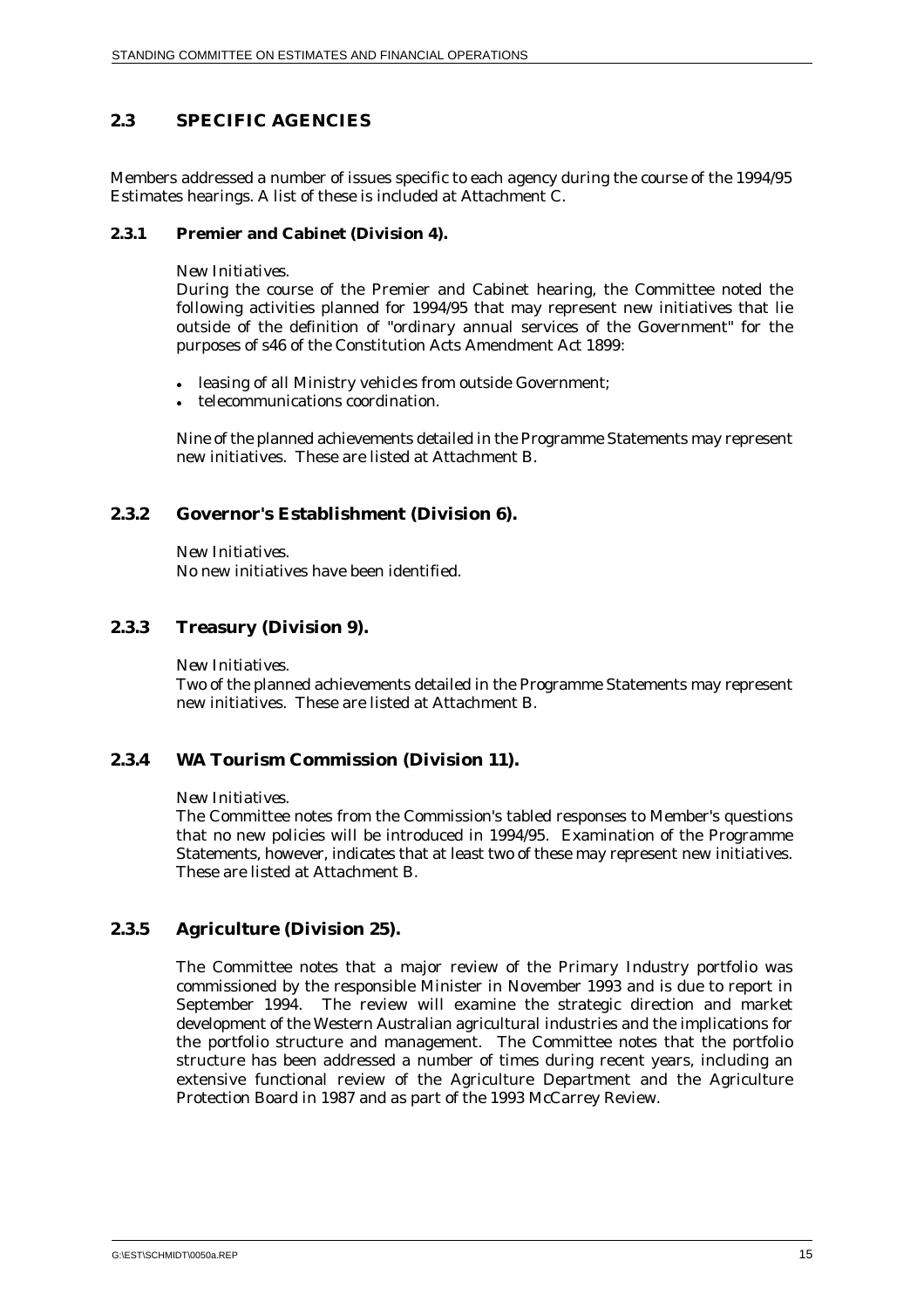The Agriculture Department will enter into four net appropriation agreements for 1994/95. These are:

| <b>AGWEST Animal Health Services</b>   | \$66,000  |
|----------------------------------------|-----------|
| <b>AGWEST Direct Mail Services</b>     | \$125,000 |
| <b>AGWEST Land Management Services</b> | \$135,000 |
| <b>AGWEST Seed Quality Services</b>    | \$203,000 |
|                                        | \$529,000 |

Moneys received and retained from each of these services can be applied to the Department's programmes and activities that are specified in the 1994/95 Consolidated Fund Estimates and Programme Statements.

*New Initiatives.*

The department has indicated that no new major policy areas will be introduced in 1994/95. During the course of the Agriculture hearing, however, it was noted that the Programme Statement include the introduction of a new National Animal Health Information System to facilitate international and interstate trade in livestock and animal health products. A further five planned achievements may also represent new initiatives. These are listed at Attachment B.

#### **2.3.6 Agriculture Protection Board (Division 26).**

The Committee notes a significant degree of cooperation between the Agriculture Protection Board (APB) and the Agriculture Department in implementing eradication and control activities. The two agencies often share offices and equipment in regional areas and, in some areas, a single appointment is made to carry out the responsibilities of both agencies. The 1993/94 unaudited financial statements for the APB include an estimate of the cost of Agriculture Department facilities that are provided free of charge to the APB. These are reproduced below:

| <b>Financial Services</b> | \$160,600 |
|---------------------------|-----------|
| Office Accommodation      | \$31,500  |
| District Offices          | \$162,800 |
| Personnel Records         | \$3.600   |
|                           | \$358,500 |

These costs are not incorporated into the performance indicators. The efficiency indicators do not, therefore, reflect the true unit cost of delivering services.

#### **The Committee recommends that the current review of the Primary Industry Portfolio address the cost structures of each agency with a view to ensuring that the true costs of services are clearly reflected in the financial statements and performance indicators.**

*New Initiatives.* No new initiatives have been identified.

#### **2.3.7 Fisheries (Division 28).**

#### *New Initiatives.*

During the Fisheries hearing, the Committee noted that the Board's aquaculture strategy is the only new initiative to be introduced in 1994/95. Examination of the Programme Statements indicates three additional planned achievements that may represent new initiatives. These are listed at Attachment B.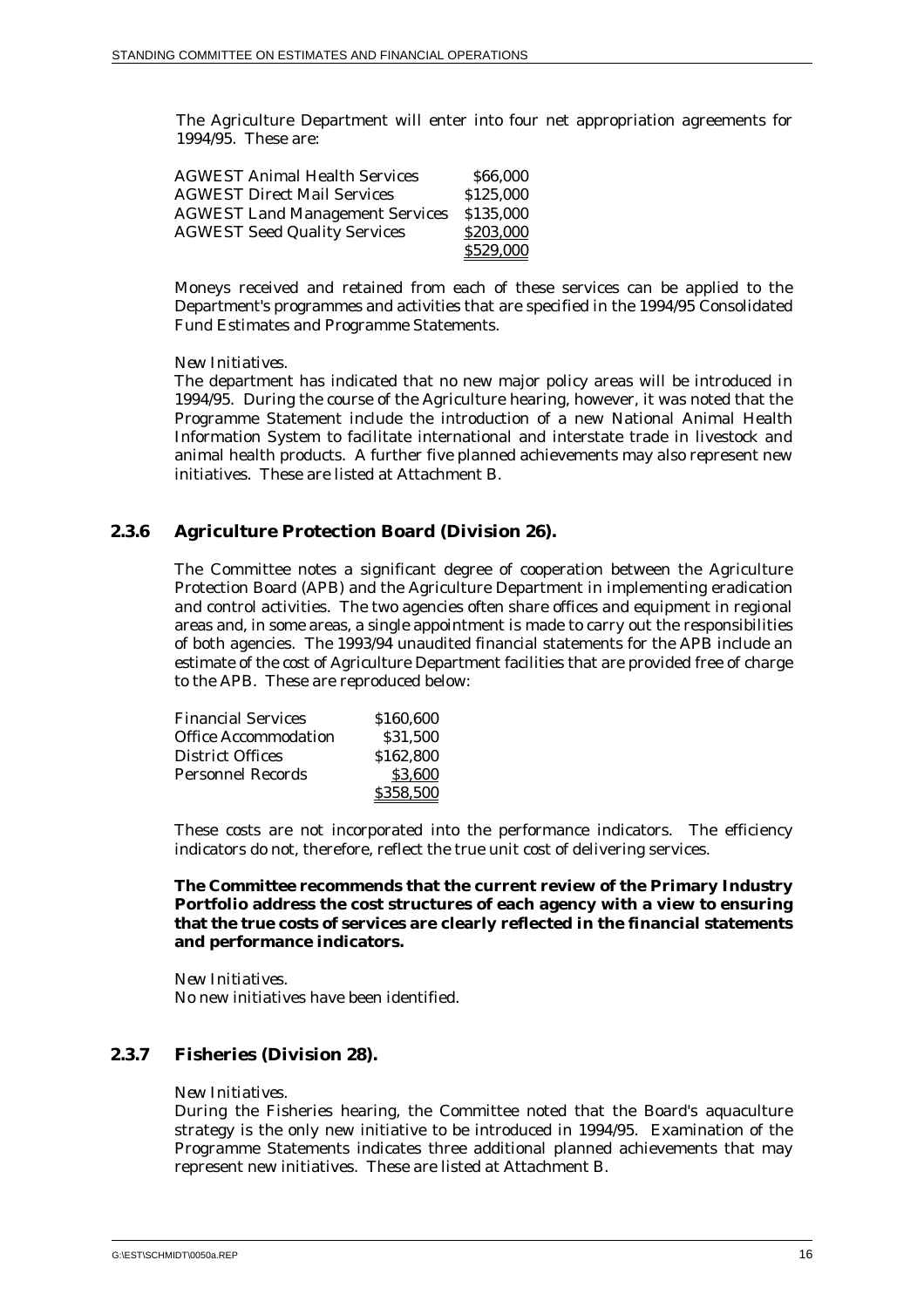### **2.3.8 Land Administration (Division 32).**

#### *New Initiatives.*

During the course of the Land Administration hearing, the Committee noted that the department will be introducing new policies in the land sales area. This will involve the use of private real estate agents to sell developed residential Crown land in country areas. The total cost of the initiative is \$370,000. Examination of the Programme Statements indicates that seven of the planned achievements may also represent new initiatives. These are listed at Attachment B.

#### **2.3.9 Transport (Division 33).**

The Committee noted that figures representing the 1993/94 actual disbursements for the Transport Trust Fund vary between Budget Papers Six and Seven. The figure of \$141,341,818 given in the Supplementary Budget Information (Budget Paper  $N^{\circ}$ 7) represents the disbursements from the Fund for a full year of operations. On 27 August 1993, the Fund was brought within the administration of the Department of Transport. Appropriately, the lower amount of \$128,641 reported in the Programme Statements (Budget Paper  $N<sup>o</sup>6$ ) for the Department of Transport represents disbursements made during the ten months from this date.

The Committee acknowledges that it is appropriate that the Programme Statements only report actual expenditure that falls within the auspices of the agency in question. However, the current presentation of Transport Trust Fund expenditure is misleading in the sense that actual and estimated figures representing different timeframes are presented for comparison within the one table. A footnote to the table highlighting the period to which the figure relates would avoid misinterpretation.

#### **The Committee recommends that differences in reporting periods be footnoted in future budget papers.**

*New Initiatives.*

Four of the planned achievements detailed in the Programme Statements may represent new initiatives. These are listed at Attachment B.

#### **2.3.10 Main Roads (Division 34).**

*New Initiatives.* No new initiatives have been identified.

#### **2.3.11 Western Australian Coastal Shipping Commission (Division 35).**

#### *New Initiatives.*

In 1994/95 the Commission will commence procedures to privatise the operations of Stateships. The costs involved in the privatisation process for 1994/95 are currently presented for appropriation through the  $N<sup>o</sup>1$  Bill. Planned achievements that may represent new initiatives are listed at Attachment B.

#### **2.3.12 Western Australian Government Railways Commission (Division 36).**

#### *New Initiatives.*

Planned achievements that may represent new initiatives are listed at Attachment B.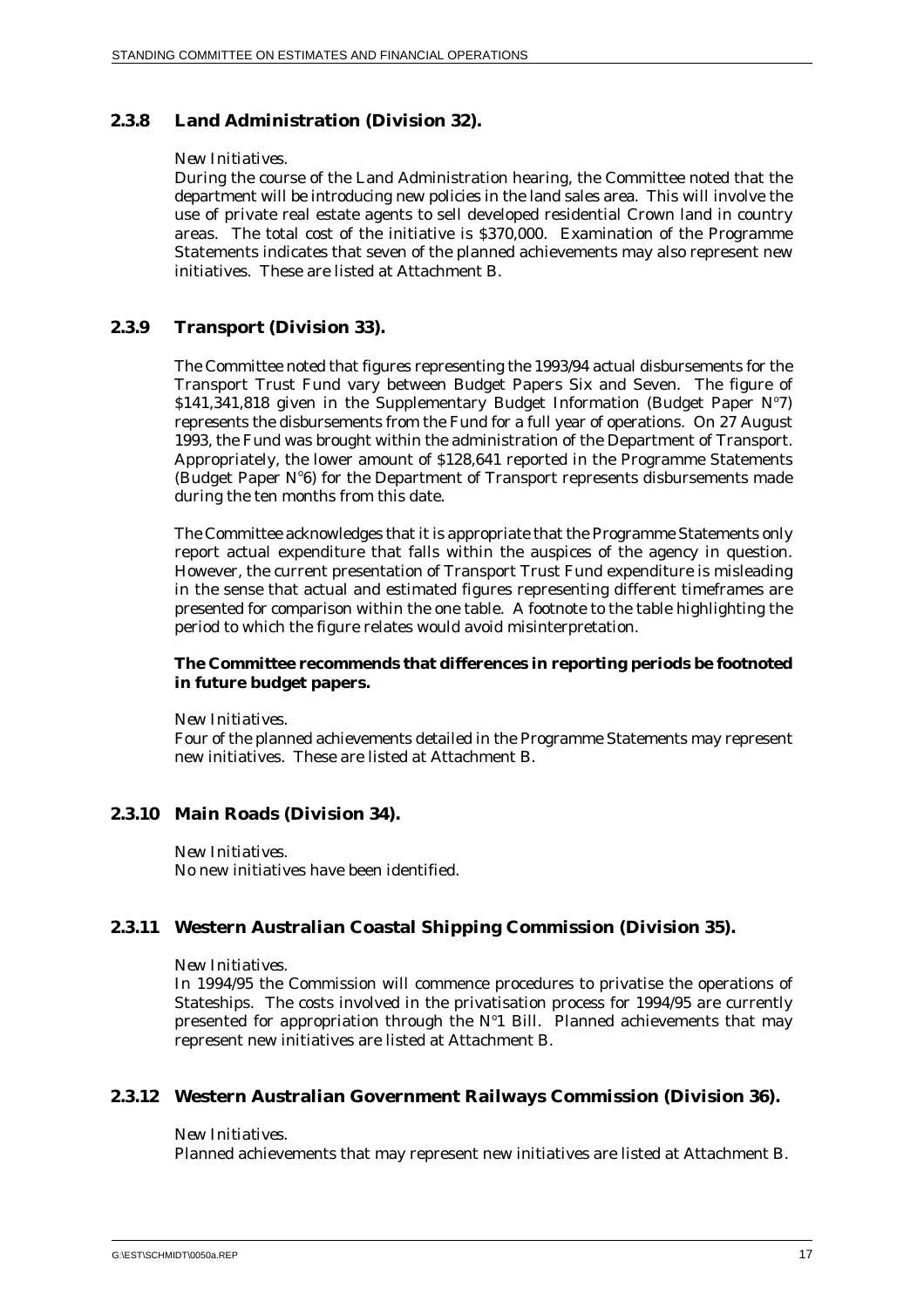#### **2.3.13 Education (Division 37).**

#### *New Initiatives.*

New initiatives to be introduced in 1994/95 include a change in the provision of education for five year olds from five days per week to four days per week. The recommendations of the following reviews conducted in 1993/94 will also be implemented:

Allocation for 1994/95

| <b>Students with Disabilities</b>    | 1,540,000 |
|--------------------------------------|-----------|
| <b>Gifted and Talented Programme</b> | 500,000   |
| <b>Physical Education Programme</b>  | 750,000   |
| <b>Rural Education Programme</b>     | 960,000   |
| <b>Country Incentives</b>            | 1,000,000 |
|                                      | 4,750,000 |

The first four of the reviews listed above will result in the provision of additional resources to schools, development of new curricula, and professional development. Of these four reviews, two have been completed and the recommendations considered by the Minister for Education. The Gifted and Talented Programme review has yet to be completed. The implementation programme for 1994/95 has, therefore, yet to be determined. Similarly, the details of the Rural Education Programme will be finalised following the release of the Schooling in Rural Western Australia report. The details of the Country Incentives programme will also follow from the Schooling in Western Australia report.

The unfinished status of these reviews highlights the treatment of the appropriation of funds for initiatives that have yet to be determined. The desirability, from a Parliamentary perspective, of appropriating funds for unspecified initiatives is discussed in Section 2.2.2 above.

A list of planned achievements that may represent new initiatives is included at Attachment B.

#### **2.3.14 Training (Division 43).**

The Committee notes that the apparent 8% decrease in funding for the Department of Training from 1993/94 actual expenditure is largely a result of a change in the treatment of funding under the Australian National Training Authority (ANTA). In previous years, including 1993/94, the State forwarded \$38.5m to ANTA, which was then returned to the department on the basis that the funds would be allocated to training. The Committee understands that this arrangement was intended to ensure that States did not reduce their own training expenditure. The transfers were accounted for as expenditure and income to and from the Commonwealth, effectively double-counting the funds. In 1994/95, although the funds will continue to be expended on training, the transfer has not taken place, resulting in an apparent decrease in total department expenditure.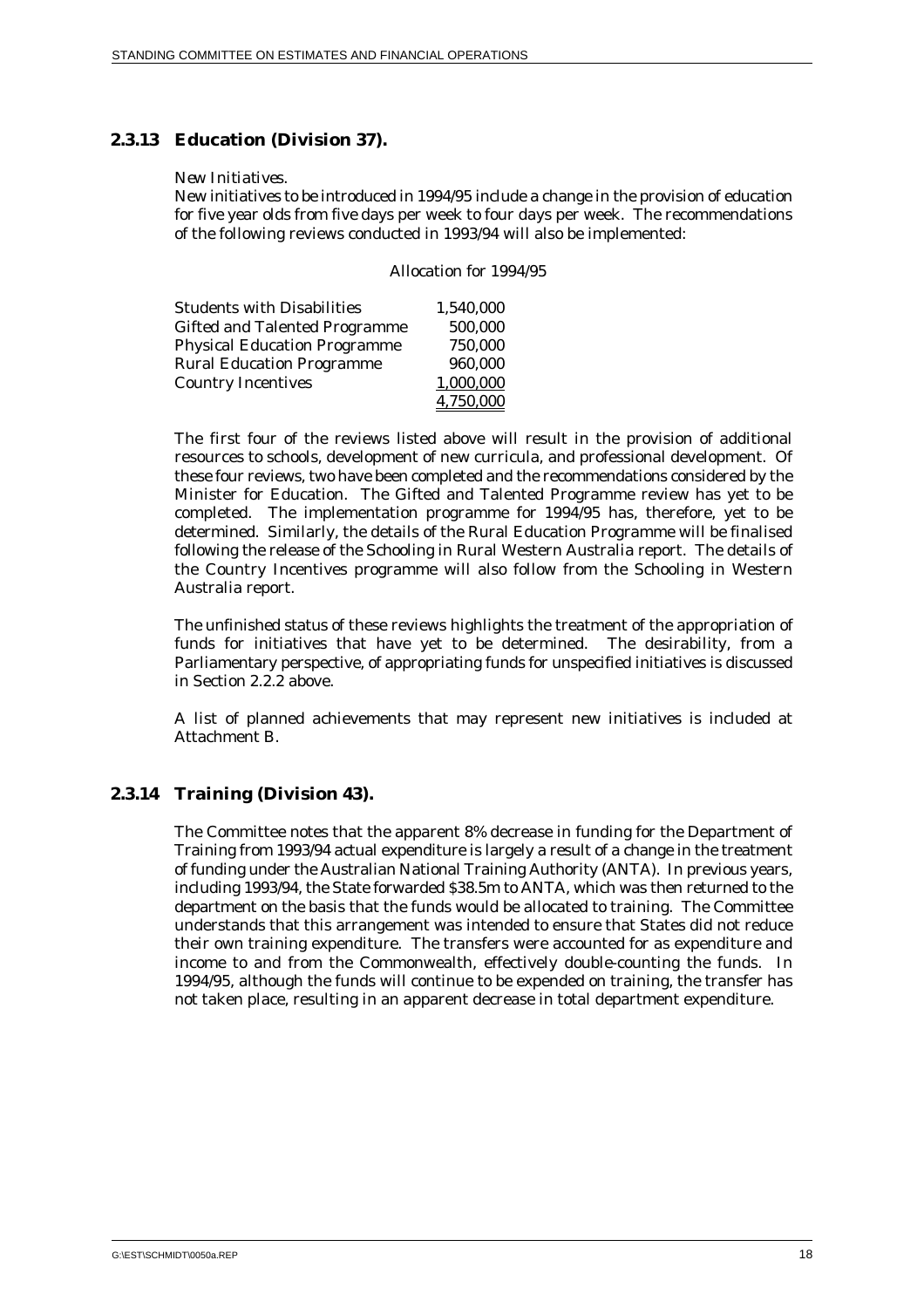*New Initiatives.*

The department will introduce a number of new initiatives in 1994/95. These largely involve restructuring of agency functions, focussing on the devolution of responsibility and service provision. The initiatives include:

- devolved operating arrangements for the WA Department of Training;
- amalgamation of community based programmes under the State Employment Assistance Strategy;
- devolution of equity and access programme co-ordination;
- $\ddot{\phantom{0}}$  merger of the TAFE External Studies College and the College of Customised Training to form the Curriculum and Customised Training Network, resulting in changes to curriculum management, pricing of curriculum for franchising purposes, and devolution of TAFE External Studies College functions;
- competitive tendering for training places;
- development and piloting of a quality assurance framework;
- review and development of the course accreditation and provider registration arrangements, as well as student assessment processes including recognition of prior learning and overseas qualifications;
- devolved administration of apprenticeship and traineeship training agreements;
- coordination of off-the-job training funding; and
- $\ddot{\phantom{0}}$ industrial relations reforms.

Planned achievements appearing in the Programme Statements that may represent new initiatives are listed at Attachment B.

## **2.3.15 Sport and Recreation (Division 49).**

#### *New Initiatives.*

In 1994/95, the Ministry plans to pilot a new approach to funding State sport associations. Funding will be sourced from the existing Sports Lottery Fund.

#### **2.3.16 Justice (Division 51).**

The Committee examined six of the nine programmes administered by the Ministry of Justice. In particular, the Committee noted that no performance indicators have been developed to measure the stated objective of sub-programme 1.1 regarding the "safe and secure detention of offenders". While the Committee appreciates that performance indicators can be and are often considered to be in an evolutionary stage, the Committee notes that sub-programme objectives are clearly reported in the Programme Statements and considers that some measure should be available.

#### *Programme 5: Crown Solicitor.*

The Committee noted that the recommendations of the McCarrey Review regarding market equity in determining the salaries of legal officers have been addressed in a general review of the operations of the Office of the Crown Solicitor. The review report has yet to be considered by Government and may require some budgetary changes.

#### *New Initiatives.*

Planned achievements detailed in the 1994/95 Programme Statements that may represent new initiatives are listed at Attachment B.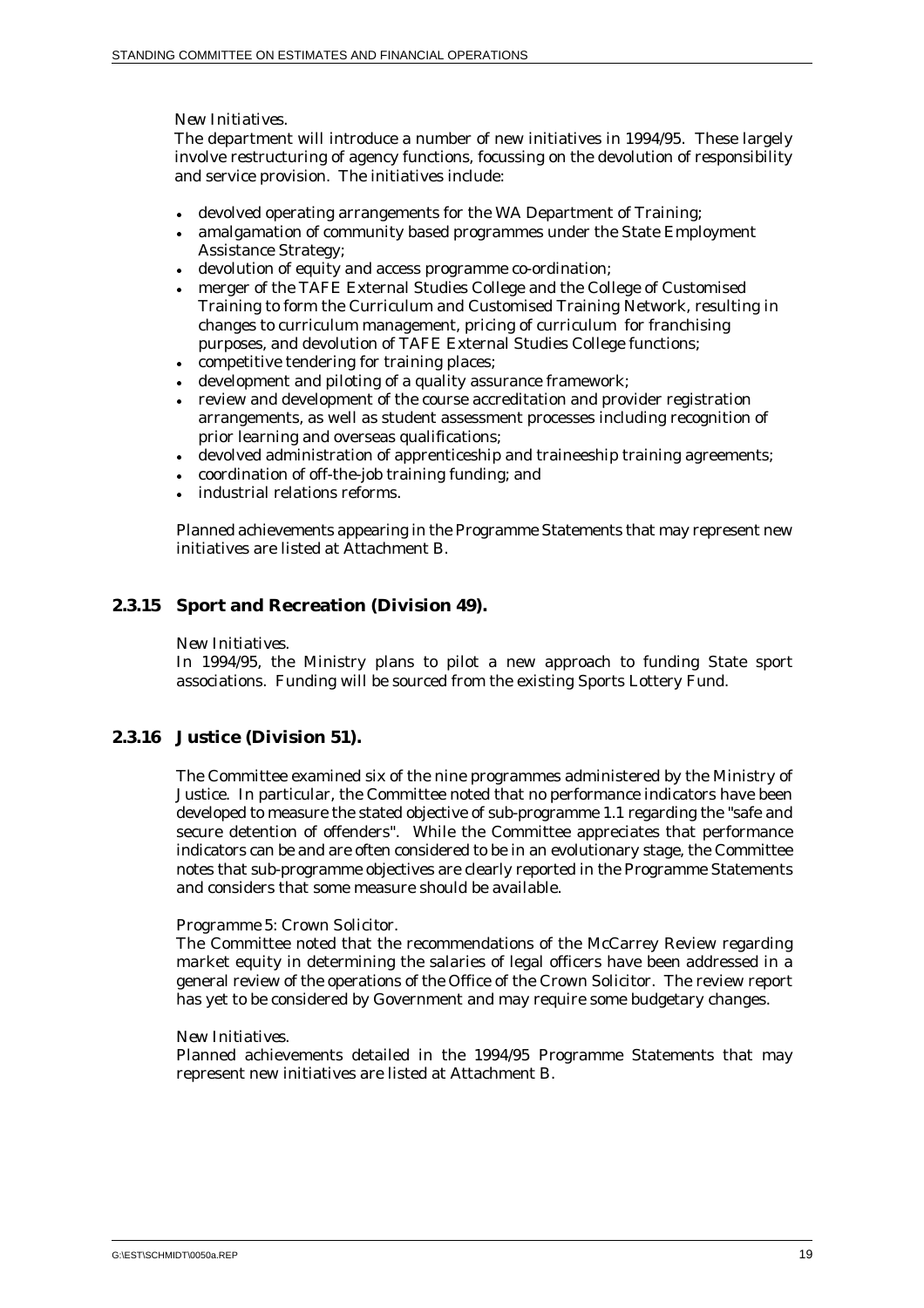### **2.3.17 Legal Aid Commission (Division 54).**

#### *New Initiatives.*

Planned achievements detailed in the 1994/95 Programme Statements that may represent new initiatives are listed at Attachment B.

## **2.3.18 Office of the Director of Public Prosecutions (Division 55).**

The Committee noted that DPP initiated police investigations are debited to the Police Department. The cost of such investigations is not assessed.

*New Initiatives.* No new initiatives have been identified.

#### **2.3.19 Miscellaneous Services (Division 59).**

The Committee noted the comments of the Minister for Finance that Miscellaneous Services should deal only with extraordinary items. To this end, items of a recurring nature will be allocated to the appropriate division in future years.

Members discussed nine of the items funded under Miscellaneous Services. These are listed at Attachment C.

*New Initiatives.* Non-capital items that were not funded in 1993/94 are listed at Attachment B.

#### **2.3.20 Health (Division 64).**

The Committee notes that the health care system in Western Australia is currently undergoing reform based on a Funder/Owner, Purchaser, Provider model. The model, which is consistent with international and national trends in health system management, is intended to provide transparency in the provision of health care services to government through negotiated contracts between health service providers and regional purchasing agencies.

#### *New Initiatives.*

Planned achievements detailed in the Programme Statements that may represent new initiatives are listed at Attachment B.

#### **2.3.21 Conservation and Land Management (Division 72).**

The Committee notes that 1994/95 will be the first year in which CALM addresses its accumulated debt. The department's loan liability as of 30 June 1994 was \$127.7m, primarily incurred through WA Treasury loans and softwood forestry agreements. The department anticipates eliminating at least 75% of the debt by the year 2000.

In 1994/95, the department will entre into a net appropriation agreement with the Treasurer in 1994/95. The moneys to be retained are:

| Proceeds from the sale of forest products under $s88(1)(b)$ and $s92(2)$ of the |  |
|---------------------------------------------------------------------------------|--|
|                                                                                 |  |
|                                                                                 |  |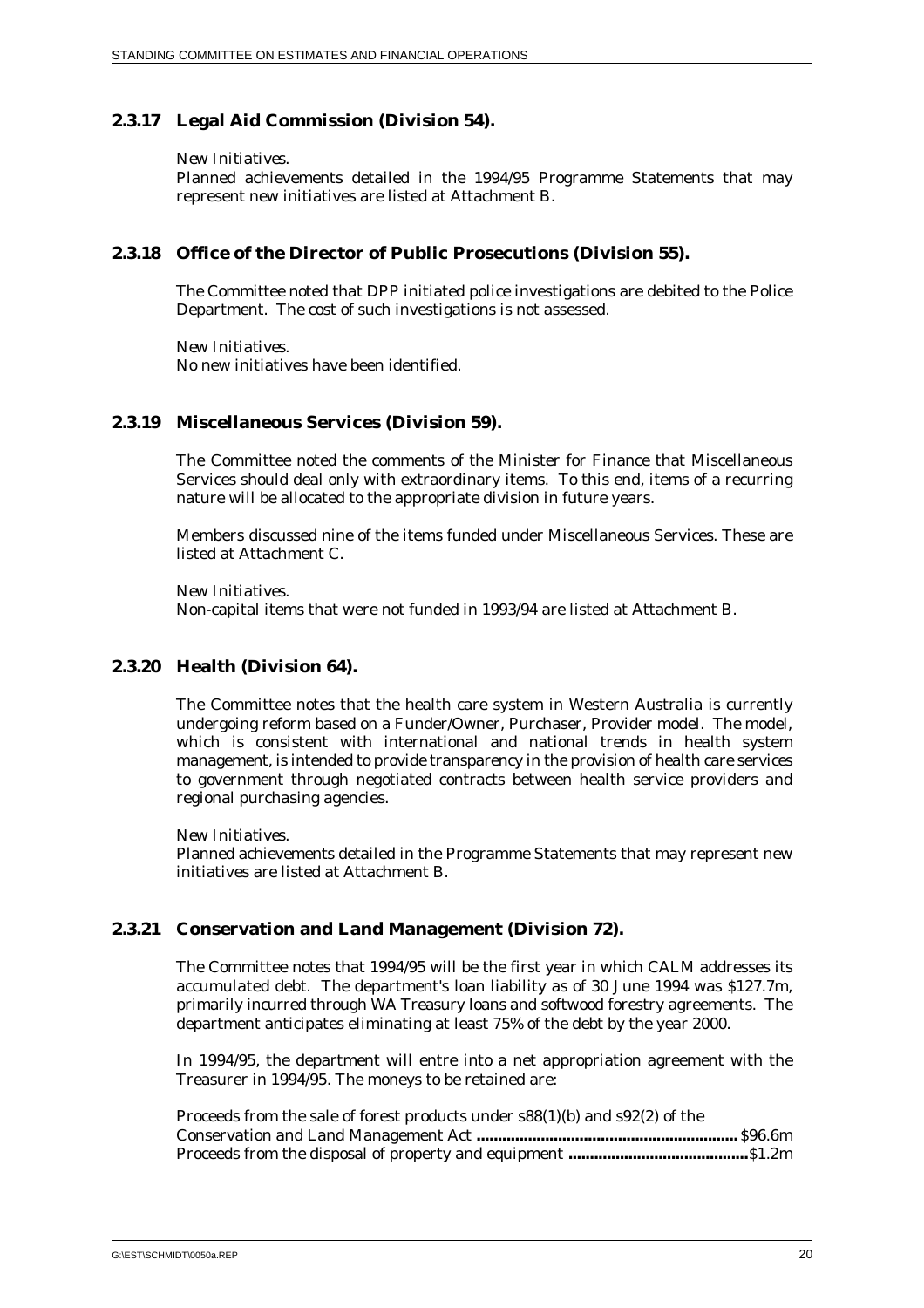These funds, with the exception of proceeds from the disposal of real property, will be applied to purposes and functions authorised by the Conservation and Land Management Act. Proceeds from the disposal of real property will be applied to reducing loan liabilities. The resulting net draw on the Consolidated Fund for 1994/95 will be \$34.2m.

#### *New Initiatives.*

The Committee notes from the responses tabled at the commencement of the hearing, that all Major Planned Achievements appearing in the budget papers for CALM are considered by the department to be new initiatives in the 1994/95 financial year.

## **2.3.22 Environmental Protection (Division 73).**

#### *New Initiatives.*

The department has indicated that the following activities planned for 1994/95 represent new initiatives:

- a separate allocation for the Environmental Protection Authority as a distinct operating entity from the Department of Environmental Protection;
- integration of the State's waste management function into the department;
- introduction of a Spatial Information System; and
- $\ddot{\phantom{0}}$ preparation of a State of the Environment report.

The specific planned achievements that relate to these initiatives are listed at Attachment B.

#### **2.3.23 Police (Division 89).**

The Police Department hearing focussed on human resource management issues including recruitment costs and strategies, civilianisation of positions within the Police Department, in-service training, accumulation of annual and long service leave, and the establishment of a police reserve, including retired police officers, to conduct training and specified sedentary duties.

*New Initiatives.* No new initiatives have been identified.

#### **2.3.24 Bush Fires Board (Division 91).**

The Committee noted that, further to observations by the Office of the Auditor General in the First General Report for 1994, the Bush Fires Board has installed a computerised database package and has performed a complete stocktake of all regional offices and headquarters. The Board is also in receipt of Treasury funding to in order to take out insurance policies for high risk areas.

*New Initiatives.*

The Board has listed the following items as new initiatives 1994/95:

| • Fire Appliance and Equipment Subsidy Scheme | 1.000.000   |
|-----------------------------------------------|-------------|
| • Radio Subsidy Scheme                        | 600.000     |
| • Board's Command Radio Network System        | 778.000     |
|                                               | \$2,378,000 |

The specific planned achievements that relate to these initiatives are listed at Attachment B.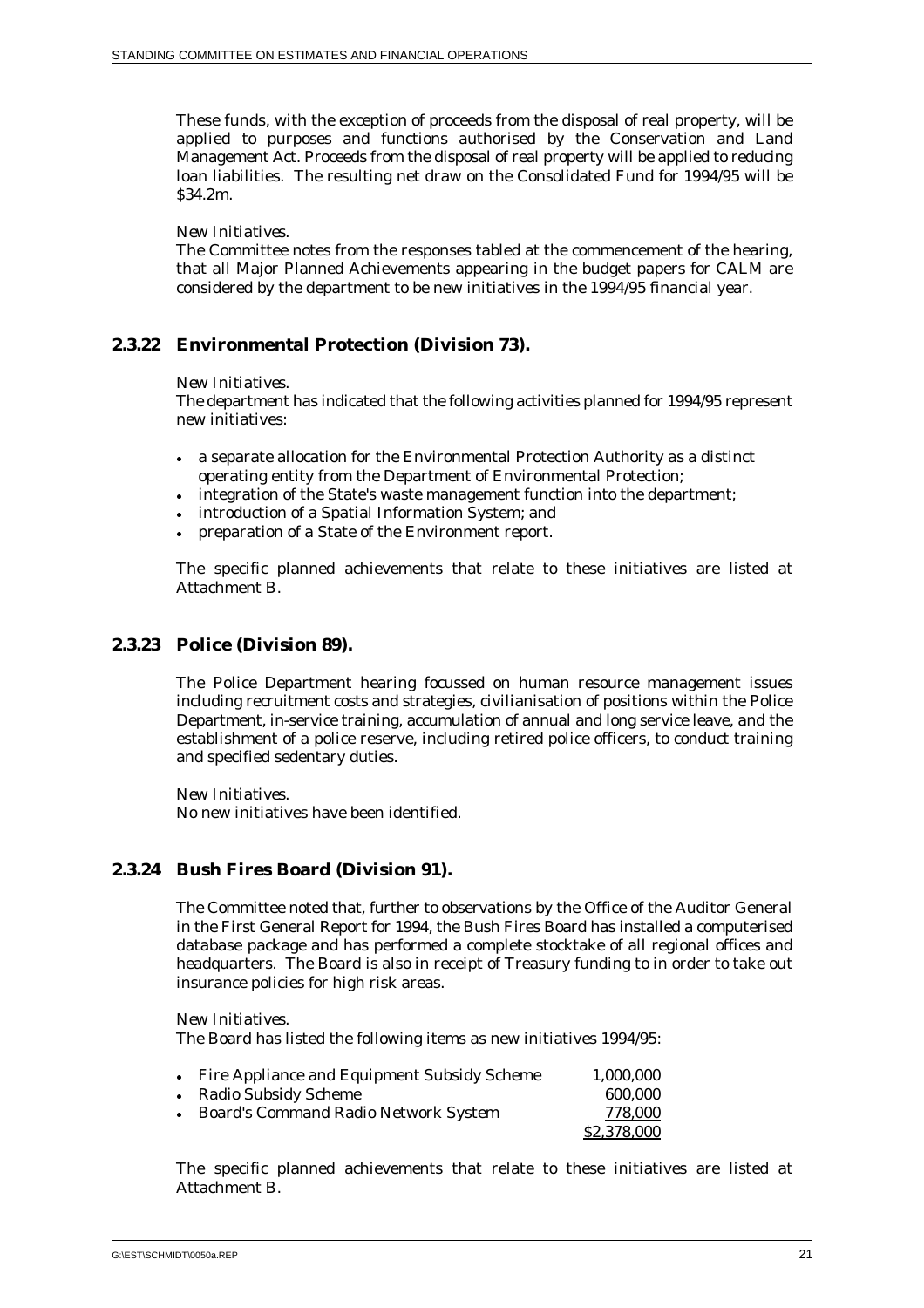## **2.3.25 Office of Traditional Land Use (Division 98).**

#### *New Initiatives.*

Four of the planned achievements detailed in the Programme Statements may represent new initiatives for 1994/95. These are listed at Attachment B.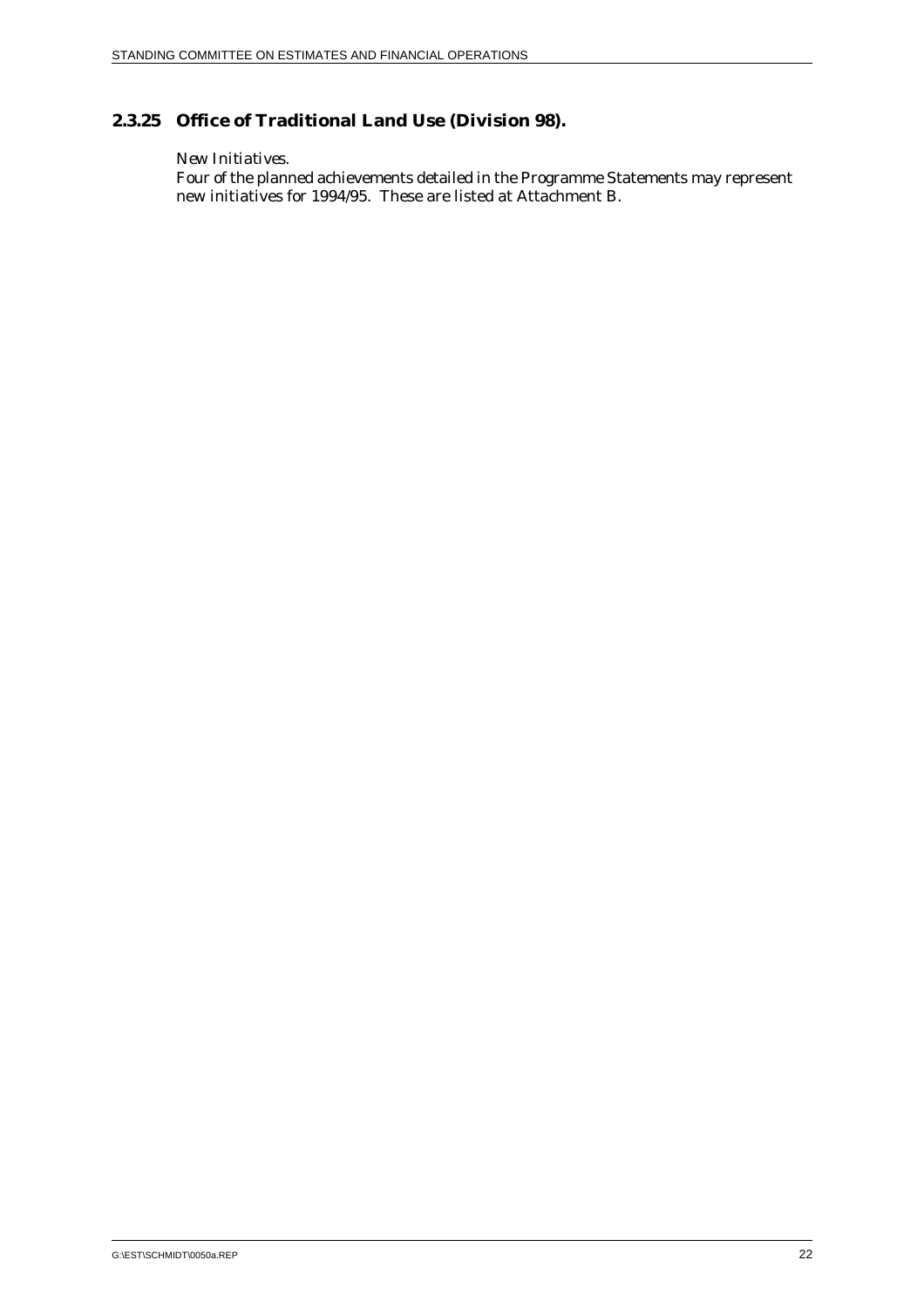## **3. CONCLUSION**

The 1994/95 review of the Consolidated Fund Estimates by the Standing Committee on Estimates and Financial Operations has encompassed 24 agencies. During the course of the review, the Committee has considered the 1994/95 Programme Statements, the 1994/95 unaudited financial statements and performance indicators, and various other agency reports and reviews, and conducted a public hearing for each of the agencies under consideration. Eleven recommendations have arisen from the review. These include matters regarding the operations of the Committee, the presentation of the Programme Statements, and competitive tendering processes.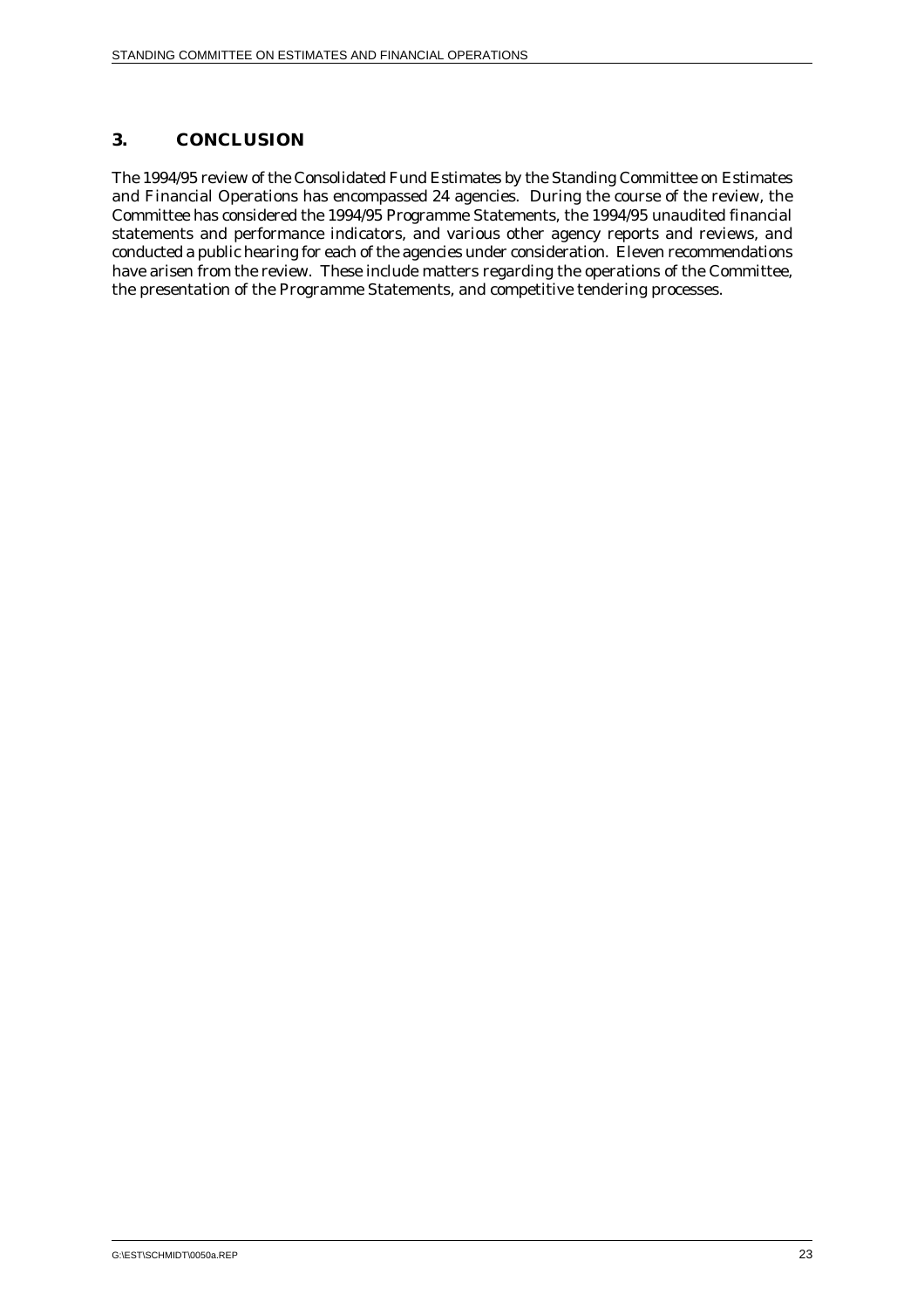## **ATTACHMENT A**

## **REFERENCES**

HANKS PJ, 1985. *Australian Constitutional Law*. (3rd ed.) Butterworths, Sydney.

PEARCE, 1977. "The Legislative Power of the Senate". In Zines (ed), *Commentaries on the Australian Constitution.* Butterworths, Sydney.

STANDING COMMITTEE ON ESTIMATES AND FINANCIAL OPERATIONS, 1994a. *The Review of the Consolidated Fund Estimates 1994/95.*

STANDING COMMITTEE ON ESTIMATES AND FINANCIAL OPERATIONS, 1994b. *Transcripts of Evidence.* 19 September 1994 - 22 September 1994.

WESTERN AUSTRALIAN GOVERNMENT, 1994. *1994/95 Budget Papers.*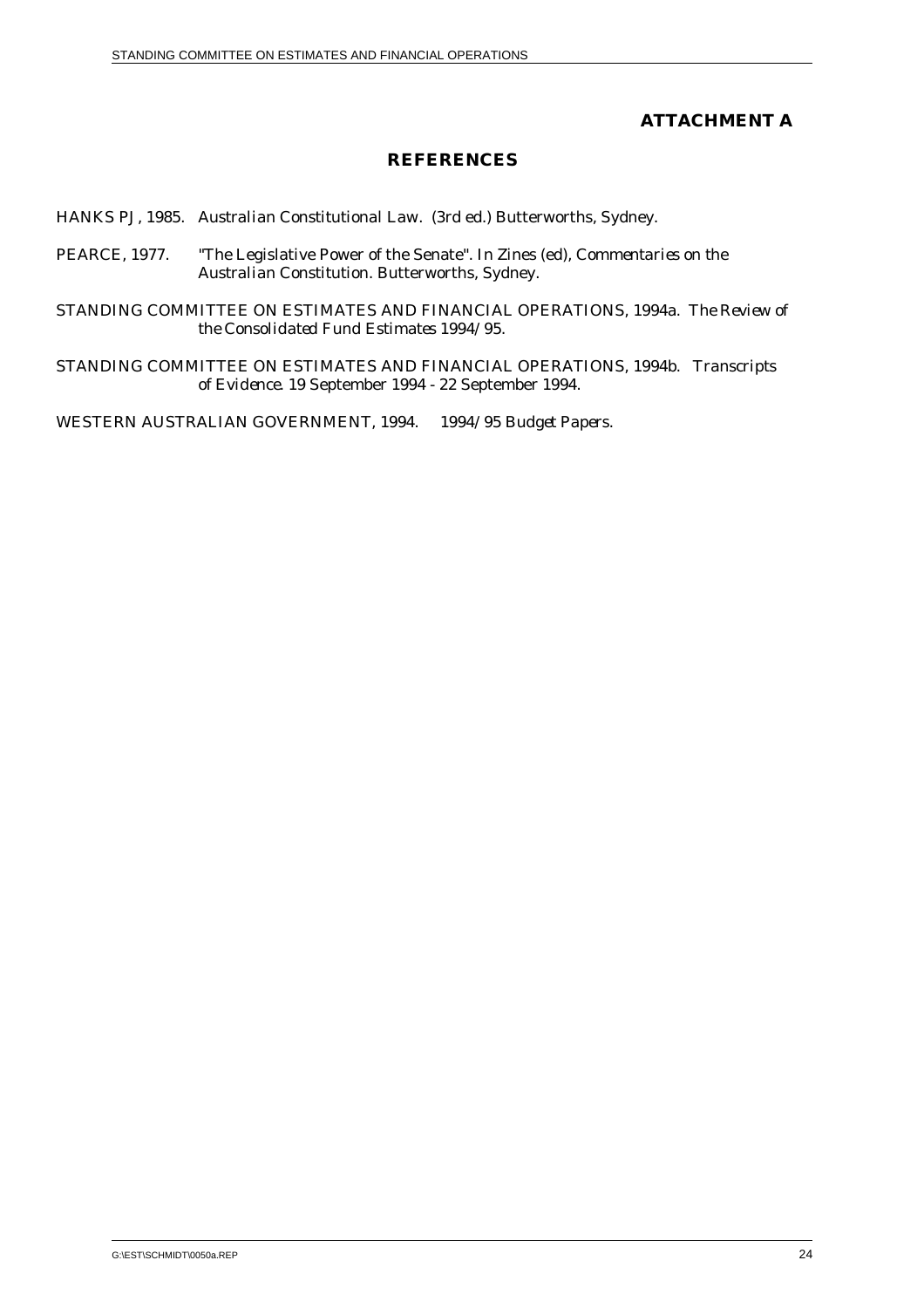## **ATTACHMENT B**

## **NEW INITIATIVES**

The following 1994/95 Planned Achievements, as detailed in the 1994/95 Programme Statements, appear to the Committee to be new initiatives, that is, they are projects or programmes of activity that are commencing in the 1994/95 financial year. This list is intended only as indicative of the extent to which the Programme Statements can be interpreted as including a mix of different types of activities in terms of s46 of the Constitution Acts Amendment Act 1899. It is not intended as a conclusive presentation of all such initiatives included in the 1994/95 budget, indeed the Committee acknowledges that such a presentation would require a determination as to the definition of "ordinary annual services of the Government".

#### **Premier and Cabinet.**

- Fresh emphasis on an Indian Ocean focus for Western Australia, which will enhance our relationships with the State's northern neighbours in Asia, the rapidly growing market opportunities in India, our established links with the Middle East, and the emerging potential of East and Southern Africa.
- The Ministry will undertake a programme to upgrade and replace Electorate Office computing systems.
- The Public Sector Reform process will involve key new initiatives such as the introduction of accrual accounting on behalf of the Ministry and its clients, and the implementation of workplace reform initiatives.
- The implementation of the Public Sector Management Act and Regulations will be monitored and advice provided to government and agencies on issues arising from the legislation. Consideration will be given to identifying public sector organisations which carry out functions commensurate with those of the public service, with a view to promoting consistency of employment conditions within the public sector.
- Implementation of competitive tendering and contracting by agencies will be monitored and coordination of initiatives will be undertaken.
- A tender will be developed and let for a Facilities Manager for telecommunications to cover the whole Western Australian public sector.
- The introduction of an incentives programme to facilitate and encourage agencies to dispose of or rationalise surplus property assets.
- Development of an improved leased private properties database and payments system, including integration with planning information systems.
- Adoption of portfolio management strategies for office accommodation with a view to improving planning and management, thereby promoting government-wide efficiencies.

#### **Governor's Establishment**

No new initiatives identified.

#### **Treasury**

- New sub-programme "Information Systems Management".
- Development of comprehensive performance monitoring arrangements for major government trading enterprises.

#### **WA Tourism Commission**

- Undertake a statewide tourism strategy.
- Undertake a "positioning" advertising campaign.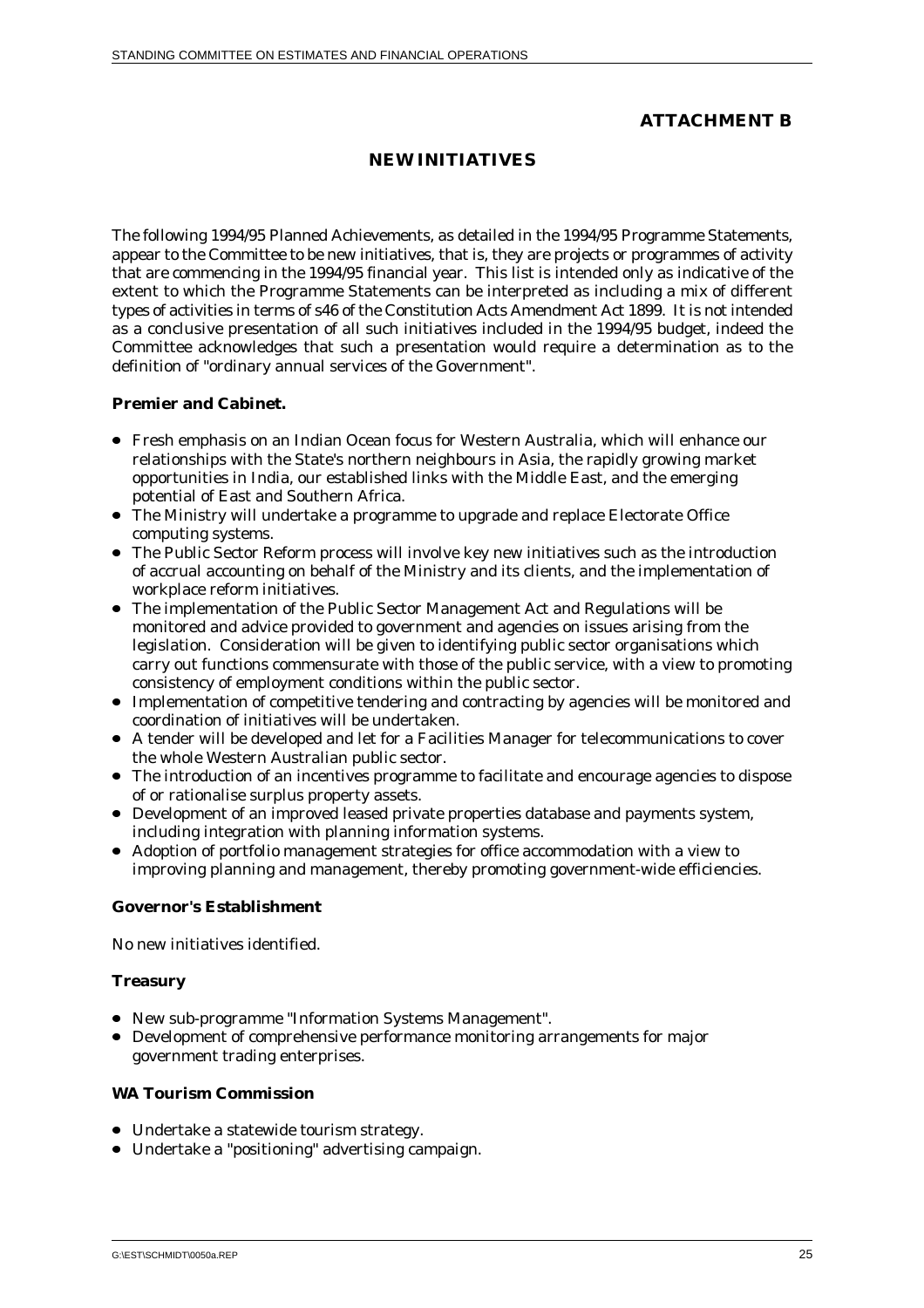## **Agriculture**

- Develop a strategy to attract early stage wool processing to Western Australia.
- Establish representative Programme Committees for each of the department's operational programmes.
- Develop remote sensing techniques to map and monitor rangeland vegetation changes, dryland salinity, wind eroded areas, and the decline in remnant vegetation.
- Establish "focus farms" in the agricultural regions.
- Implement policies developed for improved management of trust funds.
- Introduce a new National Animal Health Information System.

## **Agriculture Protection Board**

No new policies have been identified, however the Committee notes that a major portfolio review may affect planned achievements for 1994/95.

## **Fisheries**

- New sub-programme "Aquaculture Development"
- Introduction of a new Fisheries Resource management Act to support better management of fisheries and aquaculture.
- Establishment of a Licensing Registrar to register interest in licences and a public register for licences.
- Refocussing of the Fisheries Department's role that will arise from the Primary Industry Portfolio review.

#### **Land Administration**

- Develop new procedures and organisational structure to accommodate the Land Administration Act and Public Sector reform programme.
- Introduce an automated system to replace the manual recording of changes to ownership details and encumbrances on Certificates of Title.
- Transfer responsibility for cadastral survey examination to accredited private sector surveyors, including the publication of a Survey Practice Manual.
- Implement quality assurance principles in the production and management of Land Information.

Implement custodianship policy.

- Enactment of the Strata Titles Amendment Act, supported by an extensive educational programme for members of the public and industry groups.
- Present proposal to Cabinet for amendments to the Strata Titles Act.
- Submission to Cabinet of proposals for a Surveyors Bill.

#### **Transport**

- New sub-programme "Urban Public Transport".
- Introduction of a variety of initiatives to reduce public transport costs to taxpayers.
- Establish a strategy for new administrative arrangements for the ports of Broome and Wyndham.
- Implement a strategy aimed at increasing the shipping capacity available to local exporters of containerised cargoes at acceptable rates.

#### **Main Roads**

A number of road upgrade projects will be conducted in 1994/95.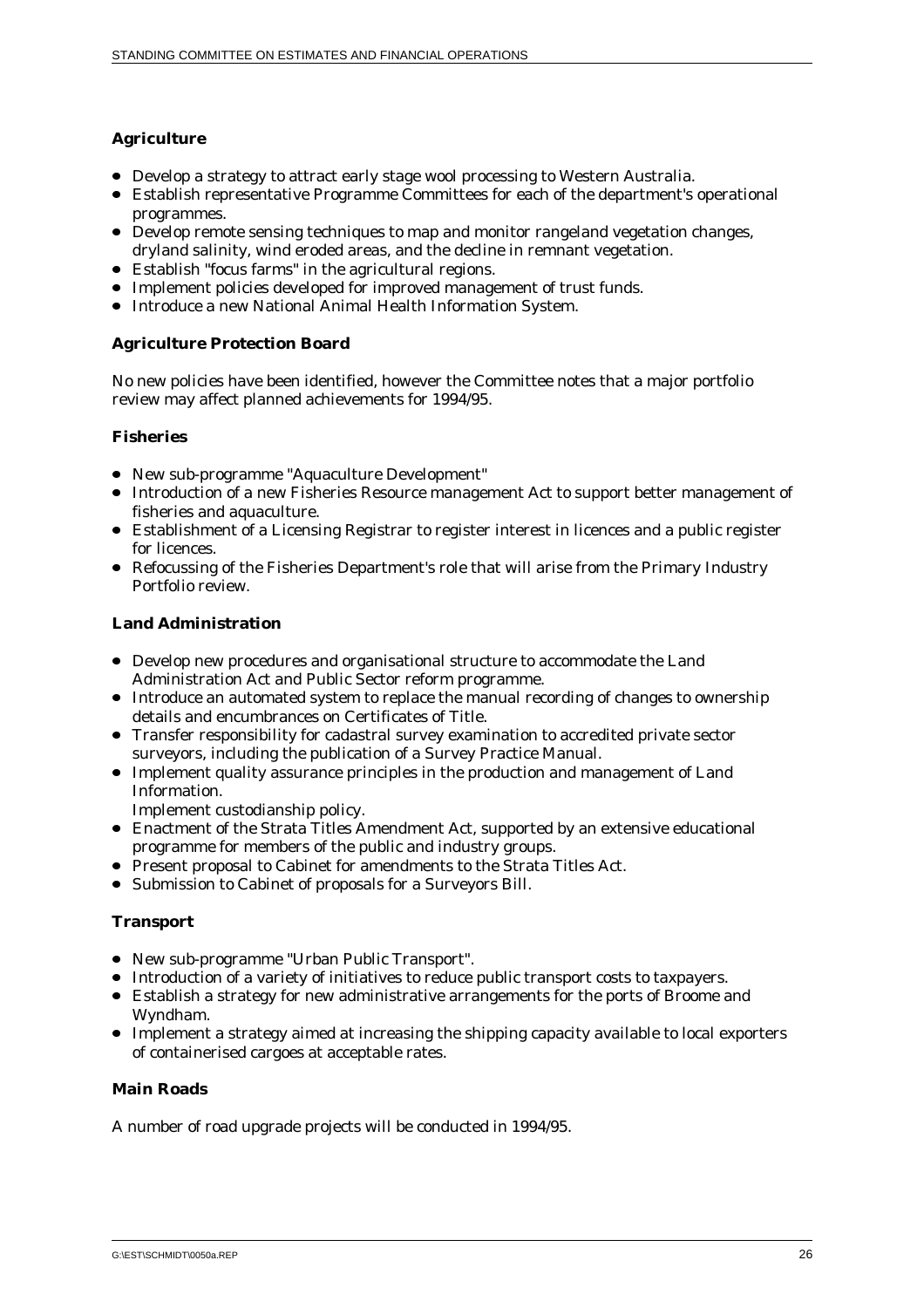## **Western Australian Coastal Shipping Commission**

- Re-negotiation of the Fremantle stevedoring contract to reduce stevedoring expenditure by 10%.
- Re-evaluation and assessment of the North West service with a view to improving vessel utilisation by 15%.

#### **Western Australian Government Railways Commission**

 An autonomous Country Passenger Business Unit will be created to significantly improve the marketing and operation of the country passenger services.

#### **Education**

- New programme "International Education".
- Implementation of the report of the Ministerial taskforce on preprimary education.
- The recommendations of the Ministerial review of the special needs of rural and remote students will be considered and provisions for gifted and talented students will be examined and programme proposals developed.
- The endorsed recommendations of the 1993 Ministerial taskforce inquiring into provisions for students with disabilities or specific learning difficulties will be progressively implemented.
- The computerised attendance package, MAZE, will be introduced and a truancy prevention initiative developed.
- A new Education Act will be drafted.

#### **Training**

- New sub-programme "Support to the State Training Board".
- Implement "Quality Assurance" systems, in fee for service training and accreditation, registration areas, to ensure that quality is built into every stage of the course development process.
- Undertake a comprehensive review of the Industry Employment Training Council (IETC) network.
- **Implement the new competency based vocational qualifications framework through the** accreditation of courses process.
- Establish a School of Visual Arts commencing in Semester 2 1994, to be located at the Aberdeen Street and Fremantle Prison sites.
- Develop a state-wide policy on Recognition of Prior Learning (RPL) and establish an RPL Centre at the Central Metropolitan College.

#### **Sport and Recreation**

No further new initiatives have been identified.

#### **Justice**

- Commence the development of a pilot Risk Assessment Model of offender management.
- Develop strategies and management procedures in response to Sentencing Act requirements.
- Implement and consolidate the package of salary reforms applicable to WA Prison Officers Union members.
- Establish a pilot Work Camp style facility as a court based alternative to imprisonment for young offenders.
- Develop a State wide coordinated approach to the prevention of juvenile crime using major Local Government organisations to coordinate the relevant government and non government bodies.
- Develop a new management philosophy around the theme of responsible citizenship and integrate it with detention centres and community based service management practices.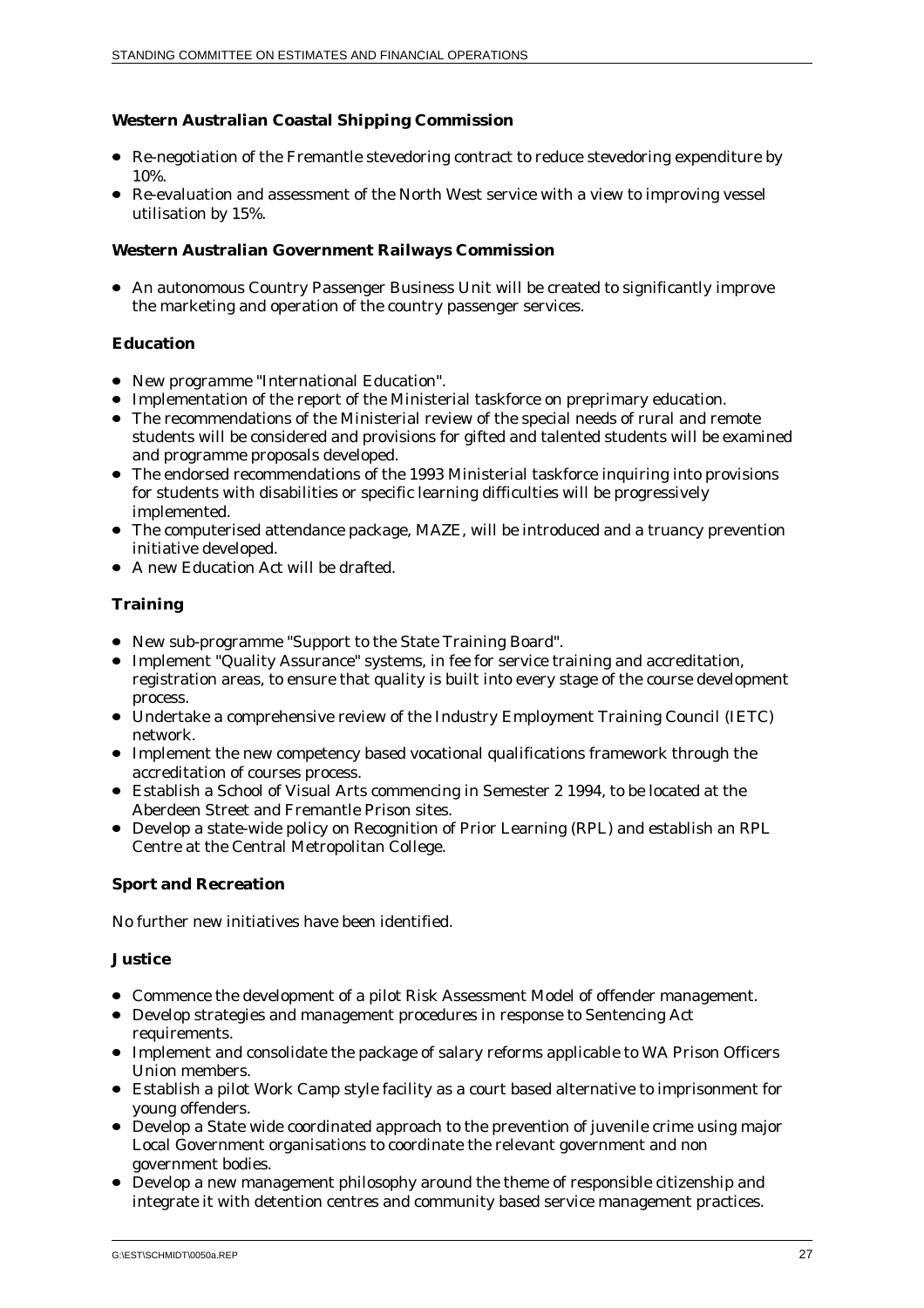- Commence implementation of the recommendations of the independent review of court accommodation requirements for the Supreme Court, District Court, Magistrate's Courts in the CBD and at Fremantle.
- A counselling service is to be established to inform and assist next of kin throughout the coronial process.
- A review of the Crown Solicitor's office is to be conducted.
- Introduce an automated system to record the receipt of drafting tasks and track their progress in the office.
- Relocation of the Public Guardian's office and the Guardianship and Administration Board.
- Implement the computerisation of the Public Guardian's Office.
- Develop an information and support programme pertaining to adult sterilisation.
- Seek recognition through legislation of ethnic naming procedures.
- Release of a consolidated 1841-1905 birth, death, and marriage index for sale to the public.
- Microfilming of birth, death, and marriage registers from the Christmas and Cocos Islands.

## **Legal Aid Commission**

 A Domestic Liaison Service will be developed to provide advice, assistance, and representation to victims of domestic violence.

## **Office of the Director of Public Prosecutions**

No new initiatives have been identified.

#### **Miscellaneous Services**

The following non-capital items were not funded in 1993/94:

- Refund of taxes to trotting and racing clubs for donations to charitable organisations.
- Regional Aerodromes Assistance.
- Shire of Shark Bay Denham Foreshore Development.
- Western Australian Water Authority Farm Water Strategy.
- Commission on Government.
- Rural Housing (Assistance) Act Loss on Indemnity.
- Special Investigation Coal Contract.

#### **Health**

- New strategies to improve the control of sexually transmitted diseases in rural areas will be implemented.
- Support services for post natal depression and parenting skills will be established in the northern suburbs and will target non-English speaking women and women who are socially or financially disadvantaged.
- The prevention and health education activities currently provided through the Alcohol and Drug Authority will be realigned to integrate more closely with those activities of the Health Department.
- Recommendations related to child health screening practices , outlined in the "Review of Child health Surveillance and Screening 1993", will be implemented.
- Following recent consultation with Aboriginal people, the Health and Police Departments will jointly develop a programme to reduce road trauma among Aboriginal people in the Kimberley.
- Hospital services in the metropolitan area will be improved by:
	- establishing a liver transplantation unit for patients with end stage liver disease at Sir Charles Gairdiner Hospital;
	- establishing a screening clinic for physiotherapy outpatients at Wanneroo Hospital.
- Slow stream rehabilitation services will be developed for frail aged people who need a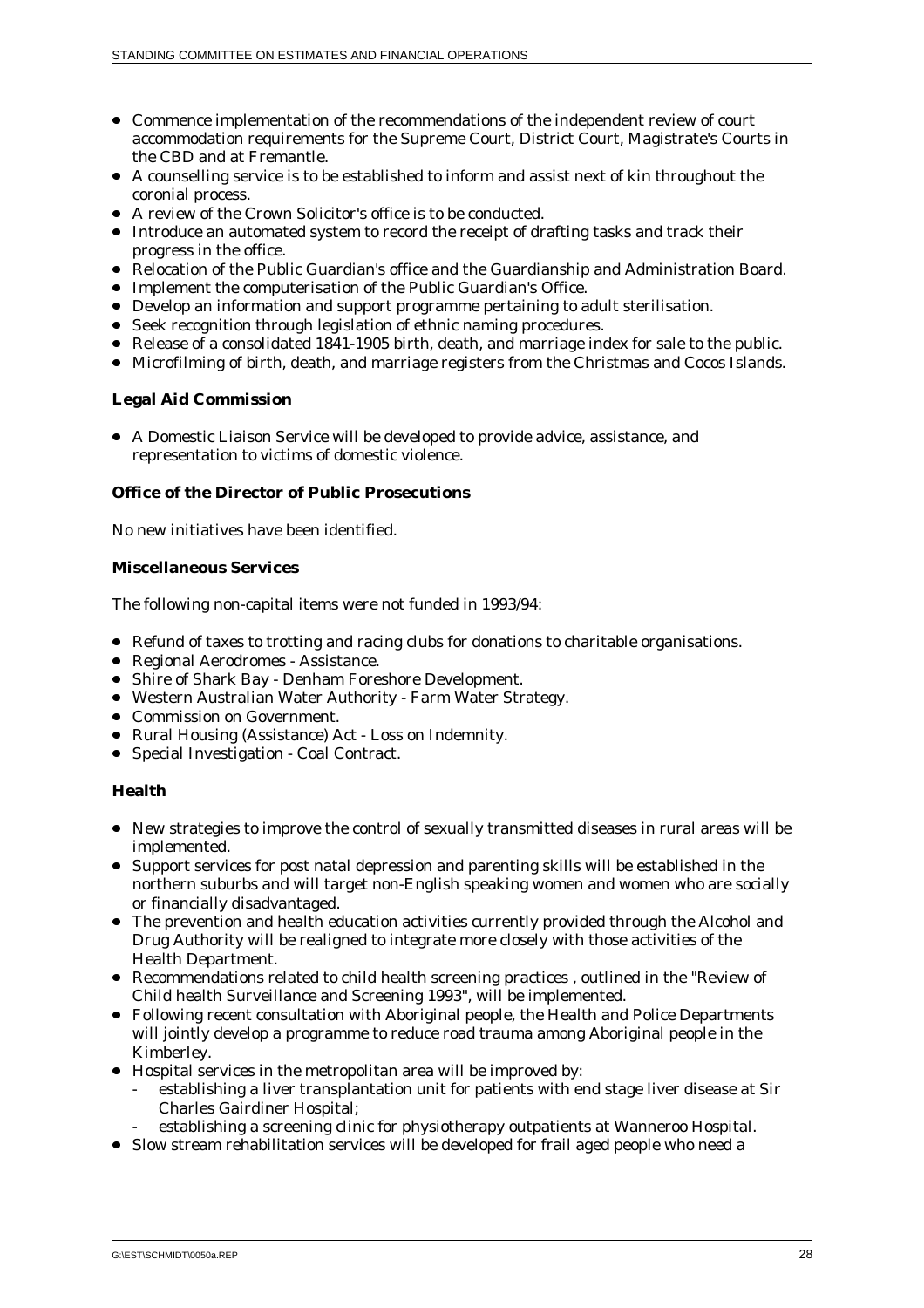medium to long term programme of restorative care prior to admission to a non-government nursing home.

- In country areas, support will be provided for establishing small purpose-built nursing homes on existing hospital sites as part of multipurpose health services for people living in country towns.
- Health policies for Aged Care are being developed and when finalised will provide a framework for the funding, planning, and provision of a comprehensive range of services to meet the needs of aged people in Western Australia.
- Severely psychiatrically disturbed adolescents will receive more appropriate treatment through the development of a facility at Bentley Hospital which will include four secure beds not previously available within the State.
- The level of fees being charged by private practitioners within the Country Patients' Dental Subsidy Scheme will be reduced to match the Department of Veterans' Affairs Schedule of Fees.
- The development of a joint admission clinic at the Perth Dental Hospital will enable better integration of student training into first line primary care.
- The Commonwealth Dental Health Programme General Dental Scheme was implemented from 1 July 1994.
- In accordance with the National Health and Medical Research Council recommendations, autoclaving of all public dental service provider handpeices will be standard practice.

## **Conservation and Land Management**

CALM has indicated to the Committee that all planned achievements detailed in the Programme Statements are considered to be new initiatives for 1994/95.

#### **Environmental Protection**

- Implement changes to the environmental impact assessment process arising from the review of the Environmental Protection Act.
- Establish strong local markets for waste materials and recycled products through a "buy recycled" campaign and strategic government purchasing.
- Develop and introduce legislation to give the State a more effective framework for the registration and control of contaminated sites and for waste management.

## **Police**

No new initiatives have been identified.

#### **Bush Fires Board**

- Commence conversion and upgrading of the Board's Radio Command Network System.
- Provision of subsidised grants to local authorities to assist with the conversion of radio networks.
- Implementation of the Government's initiative for fire appliance and equipment grant scheme.

#### **Office of Traditional Land Use**

- Development and installation of a modern records management system.
- Develop sub-registers as required which will enable objections to development proposals to be assessed and determined in an efficient and timely manner.
- Develop an integrated mapping system to cater for the needs of client groups.
- Develop policy and procedures on claims and compensation for loss of Rights of Traditional Land Use.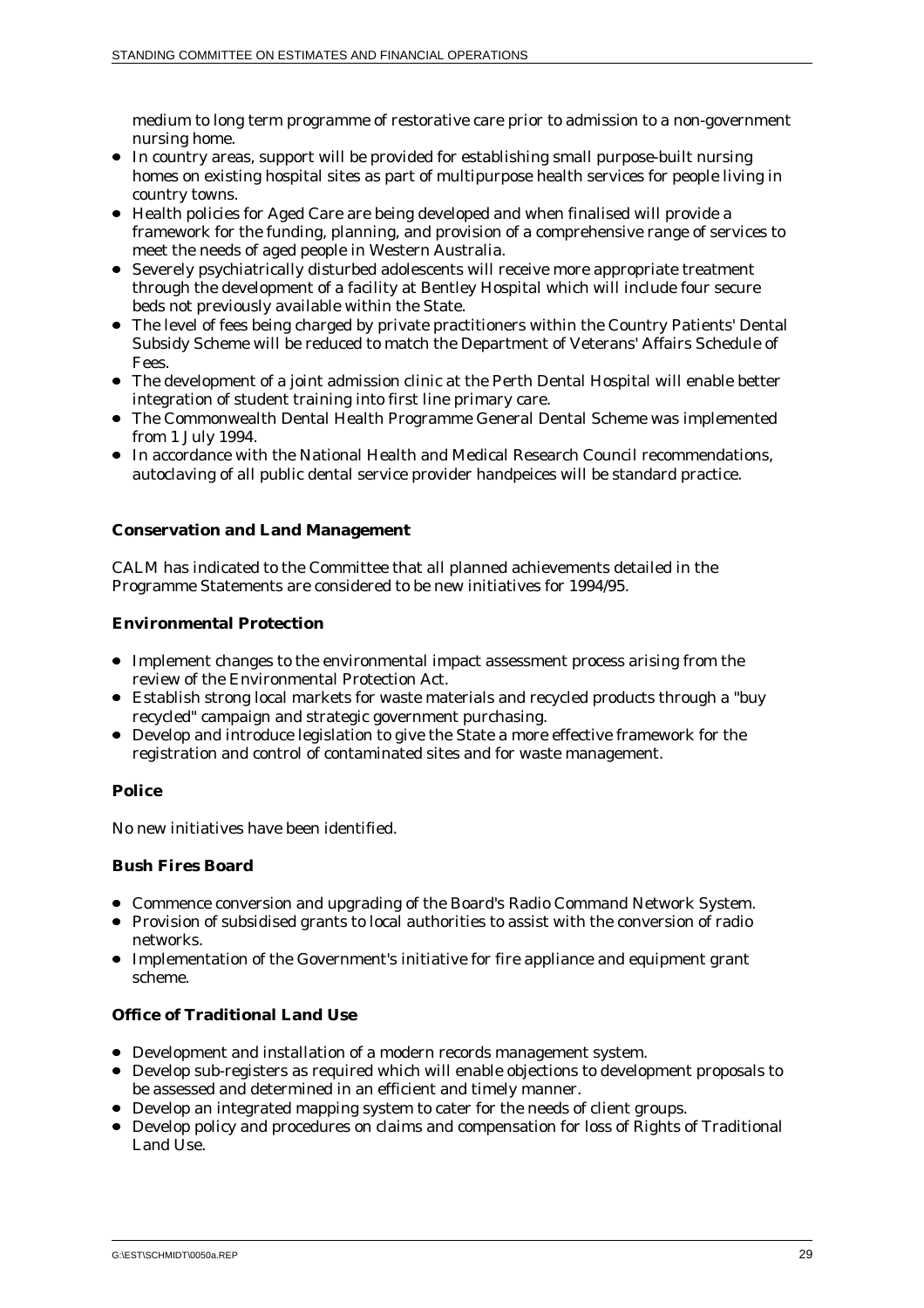## **ATTACHMENT C**

#### **POINTS RAISED DURING THE 1994/95 ESTIMATES COMMITTEE HEARINGS**

#### **Premier and Cabinet (Division 4).**

- breakdown of Minister's staff costs incorporated into Premier and Cabinet appropriation;
- overseas representation sub-programme;
- community attitude polling;
- coordination of telecommunications network;
- office accommodation: excess square metres, cost per metre, strategies to reduce costs;
- signing of Premier's letters;
- hospitality functions: hosting, planned number for 1994/95; budget;
- impact of government aircraft charter contract on FTE costs;
- report regarding the administration of Members' entitlements;
- costs and legal advice associated with the Policy Coordination Programme;
- consultants employed within the public sector management office;
- register of government boards and committees;
- review of payments to members of government boards; and
- outfitting of electorate offices with computing equipment.

#### **Governor's Establishment (Division 6).**

- new capital works;
- breakdown of staff;
- unbudgeted capital expenditure for 1993/94;
- Governor's salary;
- allocation of costs to the Ministry of Premier and Cabinet and provision of services by Premier and Cabinet;
- speech writing services; and
- revenue from the ballroom credited to the Office of State Administration.

## **Treasury (Division 9).**

- devolution of responsibility to government agencies to enable separate operation from the government accounting system. Guidelines regarding minimum requirements. Integration with the Government Finance Statistic and the Government Purpose Statistic. Influence of credit ratings agencies;
- size of the Treasurer's Instructions:
- policy advice on the tax implications of corporatisation of GTEs and business units;
- approach to performance indicators;
- progress of accrual accounting;
- BankWest float; and
- basis for calculating forward estimates.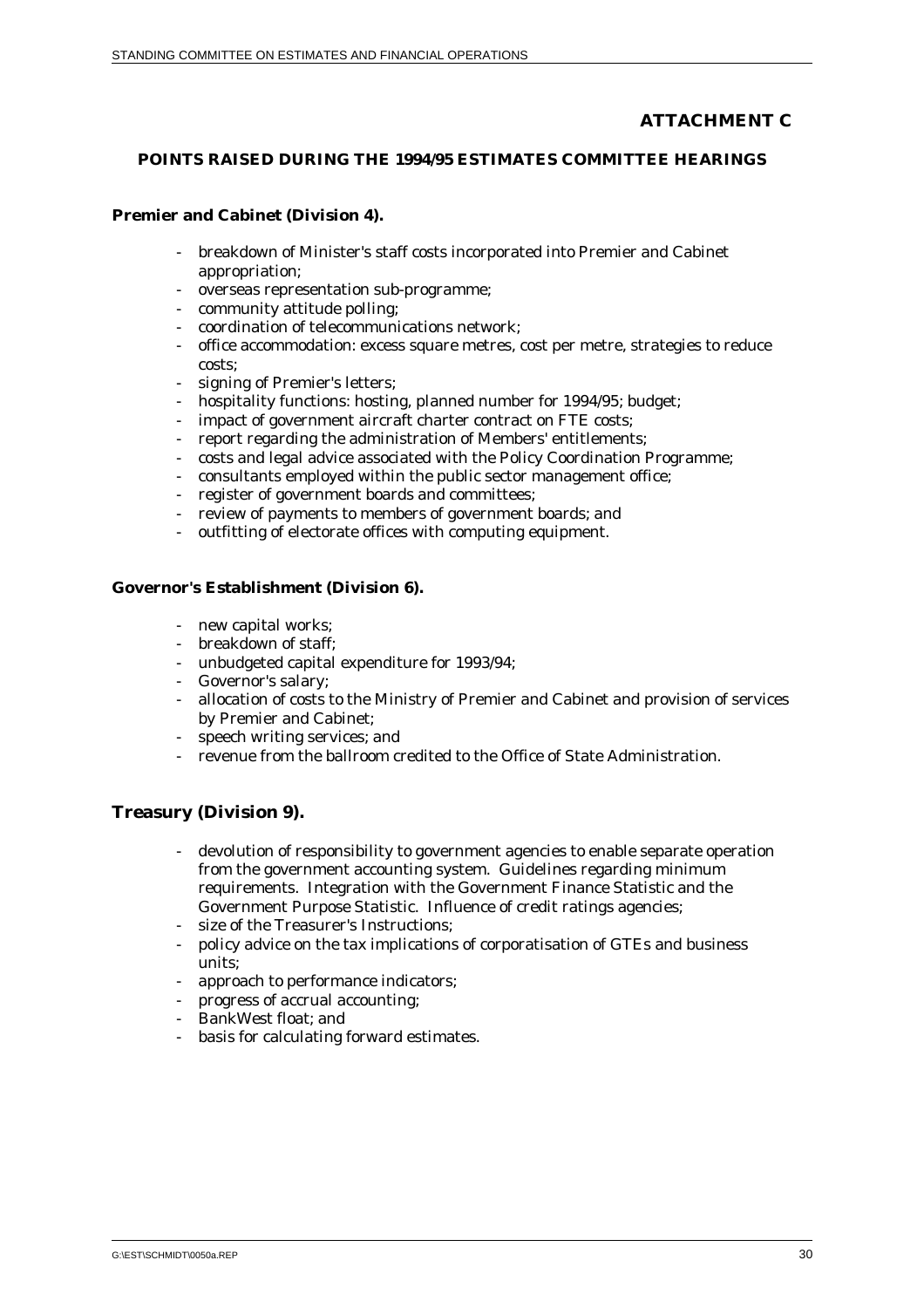## **WA Tourism Commission (Division 11).**

- consolidation of traditional South East Asian markets;
- 1993/94 EventsCorp events;
- management of the Hopman Cup;
- major conventions 1993/94 and planned in 1994/95;
- origins of visitors, destinations within Western Australia, and preferred mode of travel;
- share of Australian tourist market;
- McCarrey Review recommendations regarding coordination with other agencies;
- FTE allocation and use for 1993/94 and 1994/95;
- vacant leased office space in Melbourne;
- 1993/94 staff redundancies;
- identification of need for Busselton airport;
- allocations under the tourism investment programme, including the allocation to the Hotham Valley Tourist Railway Society;
- funding for local authorities;
- measurement of outcomes of funded projects;
- funding for overseas markets apart from South East Asia:
- public infrastructure and facilities grants criteria with respect to disabled access;
- development and printing of promotional material;
- after hours inquiries;
- assistance with bidding for conventions;
- adventure workshops; and
- regional communication.

## **Agriculture (Division 25).**

- funding provision for retirements;
- exclusion of external funding sources from the budget papers;
- plant variety rights;
- management of trust funds;
- the cooperative CSIRO wool research programme;
- the establishment of industry programme committees;
- wool industry export marketing structure;
- the status and impact of international trade tariffs;
- the department's ability to attract and retain research scientists;
- improper conduct of officers with regard to the Asterisk footrot outbreak;
- horticulture export marketing strategy; and
- the administrative structure of the wheat industry.

## **Agriculture Protection Board (Division 26).**

- funding trends for the codling moth eradication programme;
- reduction in "other operating costs" for Corporate Services;
- eradication programmes for feral pigs, goats, and donkeys;
- the impact of quarantine programme competitive tendering on tourism;
- control of Patterson's Curse.

## **Fisheries (Division 28).**

- budgetary implications of the Fisheries Resource Management Bill;
- funding from the Fisheries Research and Development Corporation not represented in the budget papers;
- placement of additional FTEs within the agriculture development sub-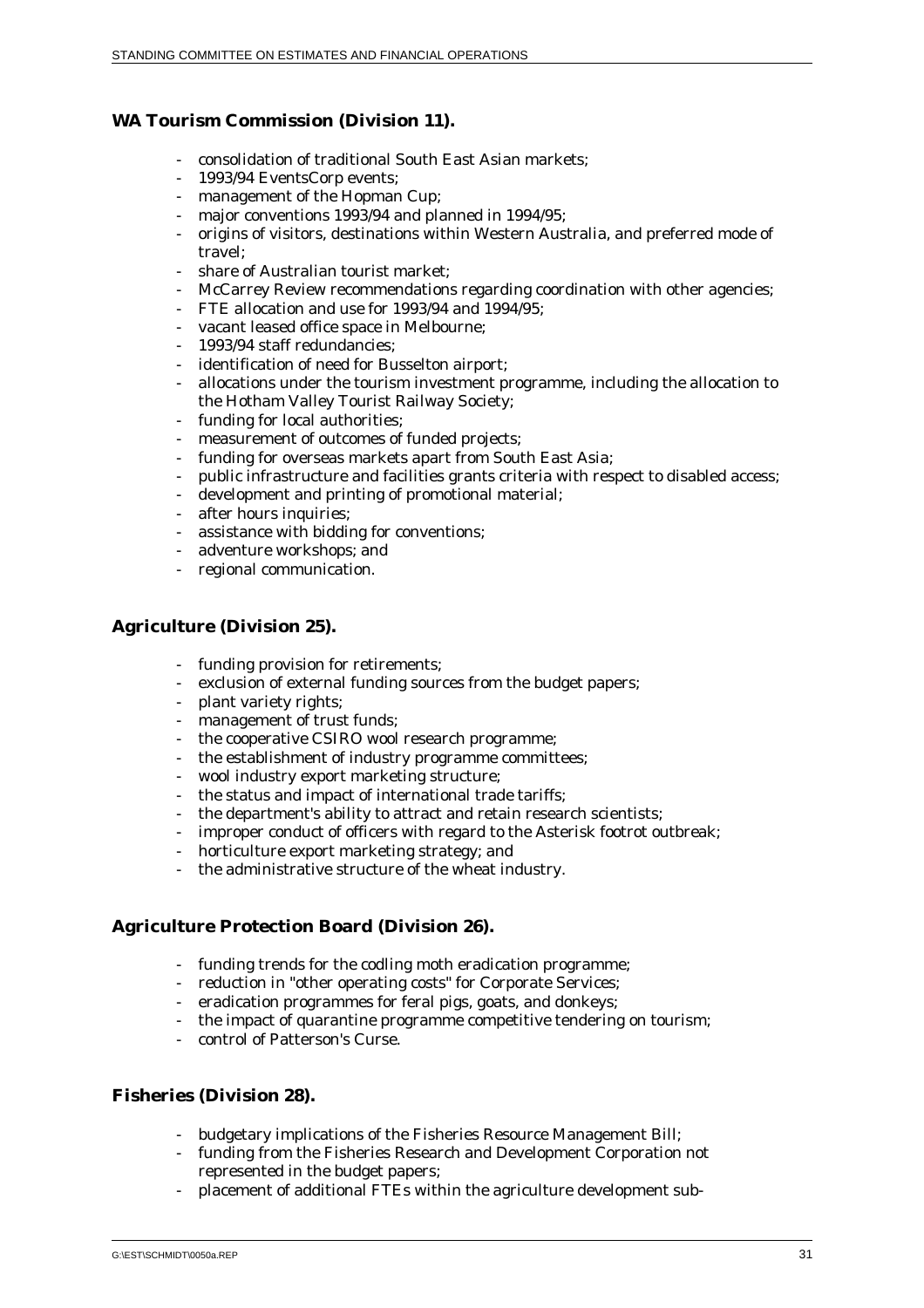programme;

- conduct of yabbie research outside of permitted yabbie farming areas;
- buy-back schemes;
- management of the rock lobster industry; and
- the research basis for fisheries management decisions.

#### **Land Administration (Division 32).**

- capital works conducted in 1993/94;
- the relative cost of contracting out services;
- the development of superlots;
- the 1994/95 revenue estimate;
- funding for the management of fire hazards on DOLA-managed land;
- international land administration activities; and
- the treatment of revenue from the sale of Exmouth houses.

#### **Transport (Division 33).**

- phasing out of the allocation to the MTT from the Transport Trust Fund and the subsequent allocation from the Transport Trust Fund to roads;
- the subsidy for off-road use of fuel; and
- the allocation for the road funding campaign.

#### **Main Roads (Division 34).**

- source of funding for the Australian Land Transport Development Programme;
- Kwinana Freeway extension: subsequent use of surrounding roads, and liability for maintenance;
- planning time frames and the impact of long term petroleum availability on planning decisions;
- the cost of bringing the state road network to a minimum standard.
- the allocation to local government from surplus funds in the Transport Trust Fund and the reduced total allocation to local government roads; and
- the decreased budget allocation to freight/resource development.

## **Western Australian Coastal Shipping Commission (Division 35).**

- the reduction in net expenditure;
- superannuation pension funding;
- the financial impact of the current rationalisation strategy;
- the decrease in the number of voyages undertaken in 1993/94;
- the planned reduction of stevedoring expenditure through renegotiation of the stevedoring contract
- competitive tendering for the operation of the four state ships;
- implementation of stated objectives for the provision of services to isolated regions
- privatisation issues, including the allocation of profit, treatment of the current Bankwest lease, the costs and source of funding for the privatisation process; and
- the feasibility of servicing overseas destinations, particularly with reference to the lease commitment for the current fleet.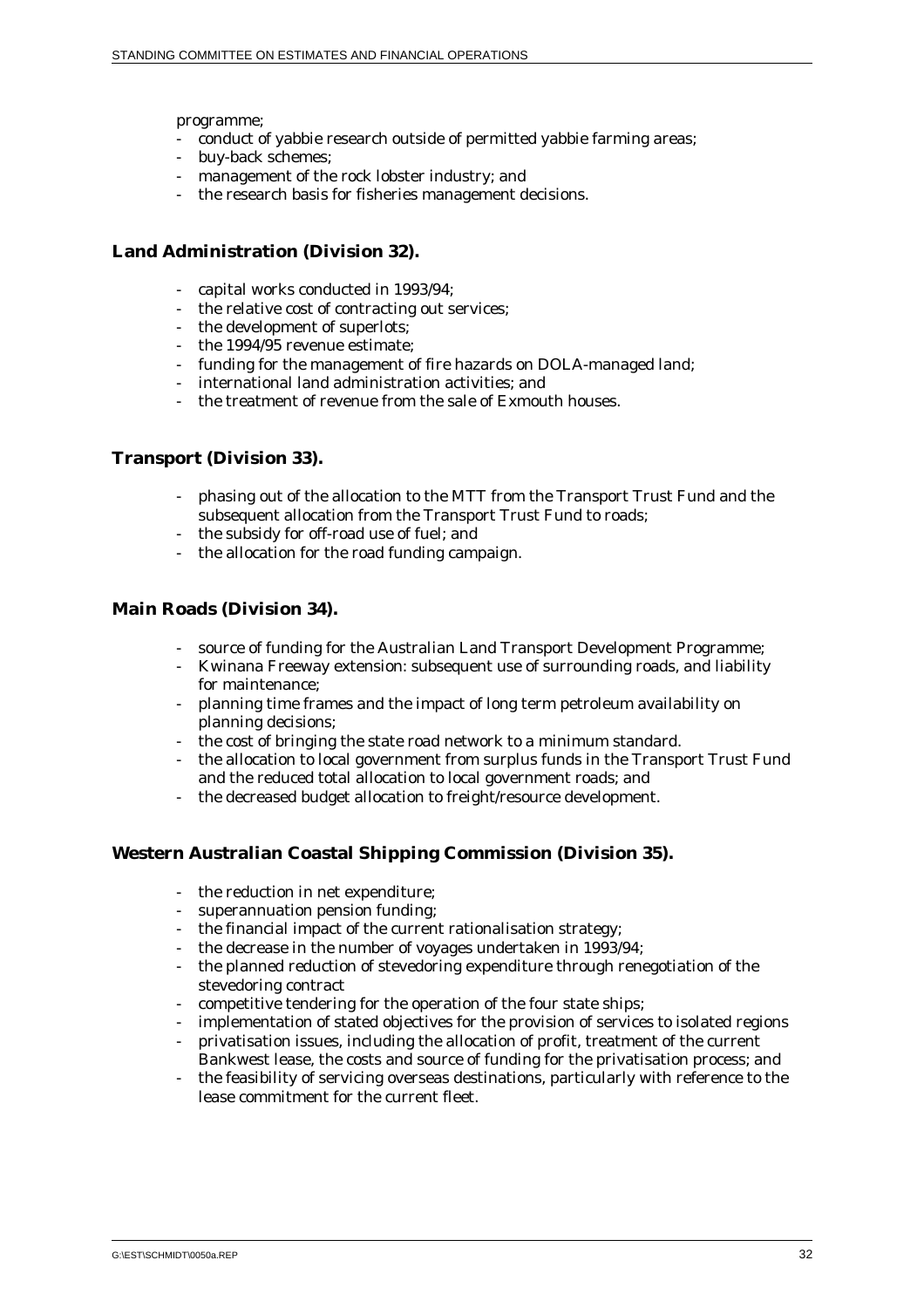## **Western Australian Government Railways Commission (Division 36).**

- 1992/93 actual expenditure for workshop services and supply;
- rail services for the mineral sands industry;
- the cost of the workshops severance scheme;
- the impact of the National Rail Corporation on staff relocation;
- the privatisation of the East Perth terminal catering facilities
- the restructure of fertiliser transport services:
- revenue from Portland Mining iron ore haulage;
- changes in pricing policy to facilitate comparison and competition with road costs;
- the metropolitan rail service, including disabled access and parking availability, cost, and security;
- the impact of the NRC cost structure on transcontinental freight rates;
- the use of former workshop employees as consultants; and
- capital funding trends.

## **Education (Division 37).**

- assistance with attention deficit disorder;
- encouragement of female participation in sciences and vocational studies;
- allocation to rural education;
- Hoffman Report into devolution;
- truancy and discipline strategies;
- use of UN convention on rights of the child within the primary school curriculum;
- four and five year old enrolments;
- Wiluna High School;
- Aboriginal education strategies;
- appointment of police officers to high schools;
- impact of voluntary student unionism on Commonwealth education grants;
- departmental fleet;
- cost of kit for gifted and talented students;
- federal allocations for equity programmes;
- school counselling sub-programme;
- funding for school chaplains;
- funding for programmes for gifted and talented students;
- approach to youth suicide;
- funding for remote schools to district high school status;
- international education risk management;
- flexibility in schools project:
- education research;
- impact of schools rationalisation project on total teacher numbers; and
- location of vacant classrooms.

## **Training (Division 43).**

- health care cards as a fee exemption category;
- funding and review of State Government employment programmes;
- funding and review of the new enterprise scheme;
- unit cost measures of organisational efficiency;
- treatment of infrastructure costs;
- TAFE enrolment trends:
- funding for volunteer tutors scheme;
- decreasing trend in total apprentice training hours provided and initiatives to increase apprentice numbers, including group training schemes and live work projects;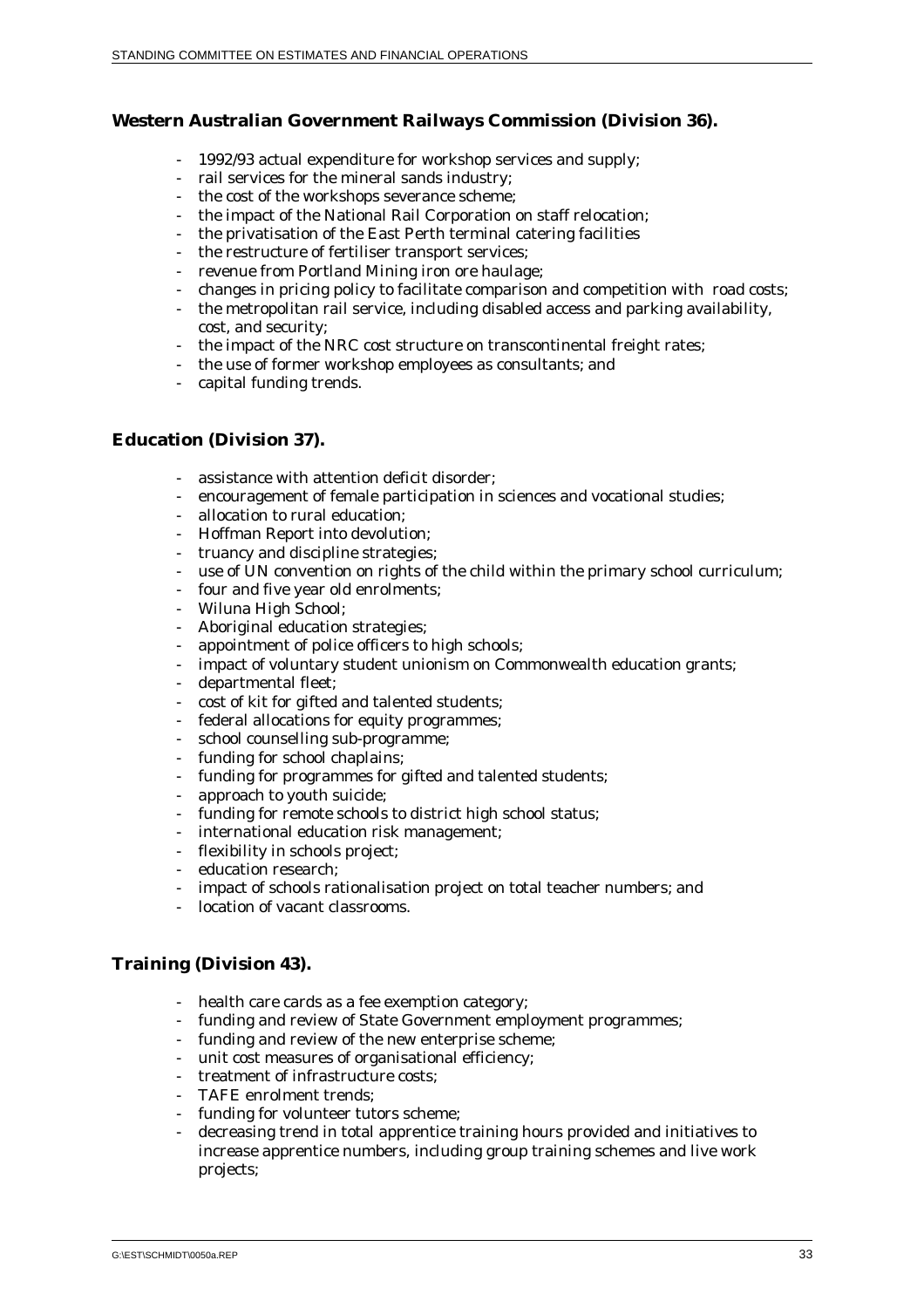- competency based training and multiskilling;
- overseas qualifications unit: costs and level of work;
- review of Industry Training Councils;
- revenue from the College of Customised Training;
- women's advisory committee;
- female course participation;
- costs and FTE allocation for sub-programme 2.3;
- funding for Aboriginal training;
- use and monitoring of the telecentre network;
- proportion of federal funding; and
- accrual accounting and comparison of outsourcing and internal costs.

#### **Sport and Recreation (Division 49).**

- triennial funding of the community sport and recreational facilities programme;
- 2000 Olympics;
- funding for maintenance of local government swimming pools;
- State administrative grants to the Commonwealth Games Association;
- Athletics West allocation and management;
- 1993/94 review of development plan funding and sports lottery fund grants reforms;
- swimming related expenditure;
- allocation to football codes;
- management of development grants, particularly in relation to the Soccer Administration of Western Australia;
- support for disabled competitors at interstate and international events;
- required capital works for the 1988 world swimming championships;
- WAIS funding;
- regional elite enrichment programmes;
- differentiation between sub-programmes 1.1 and 1.2;
- Asian Sporting Relations Council; and
- Aboriginal sport.

#### **Justice (Division 51).**

#### *Programme 1: Adult Offender Management.*

- safety of incarcerated offenders;
- assessment of risk of offender management strategies to the community;
- culturally sensitive management of Aboriginal offenders;
- rehabilitation strategies; and
- police investigation of prison officers.

#### *Programme 2: Juvenile Justice.*

- assessment of juvenile justice teams;
- the Laverton work camp;
- a 30% increase in the average daily muster over the previous year; and
- local government involvement in the prevention of juvenile crime.

#### *Programme 5: Crown Solicitor.*

The Committee noted that the recommendations of the McCarrey Review regarding market equity in determining the salaries of legal officers have been addressed in a general review of the operations of the Office of the Crown Solicitor. The review report has yet to be considered by Government and may require some budgetary changes.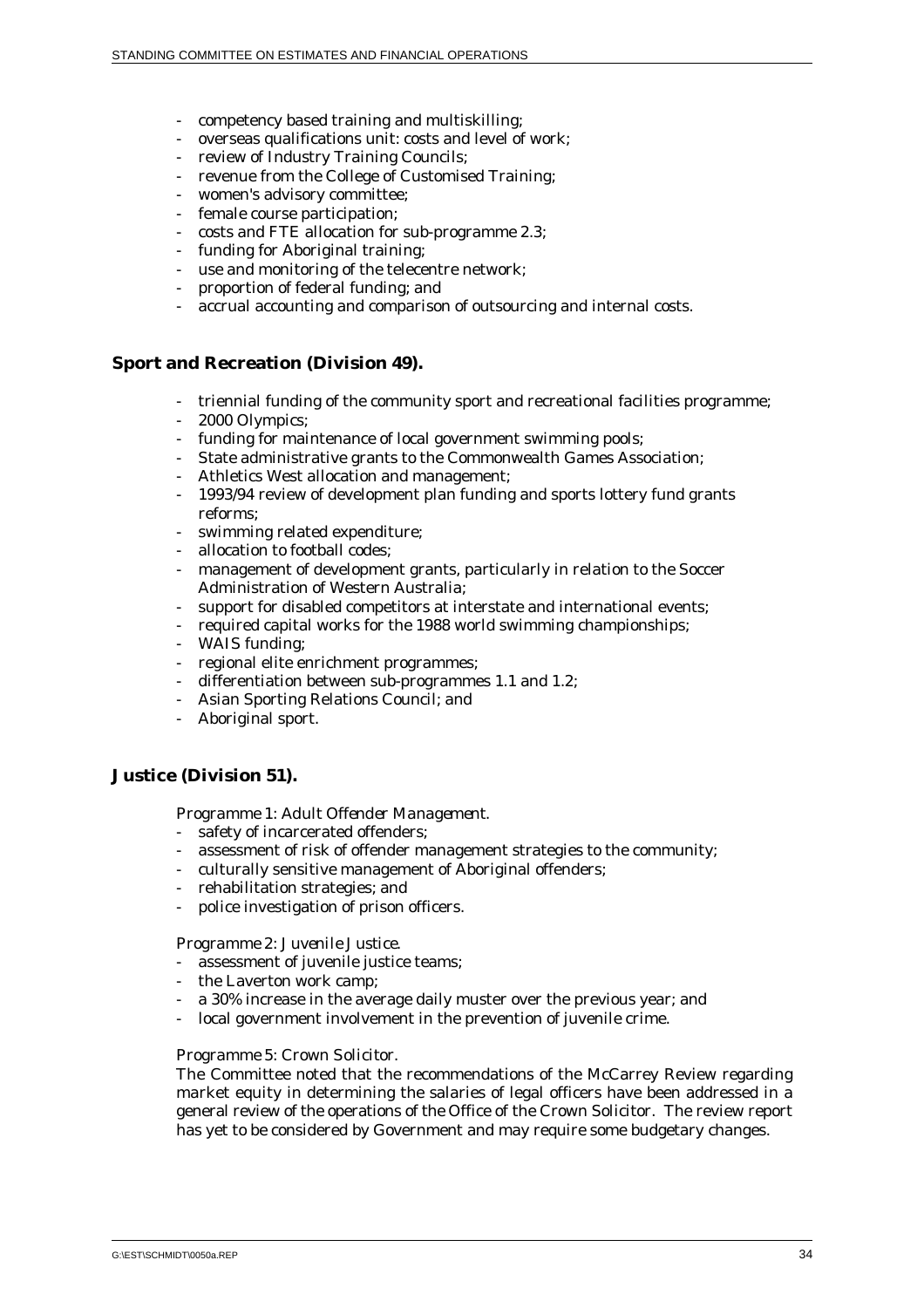*Programme 6: Legislation.* The Sentencing Bill 1994.

*Programme 8: Public Trust Administration.*

- adequacy of computing facilities;
- consideration of capital gains tax in the disposal of assets; and
- strategies to prevent corruption in asset sales management.

## **Legal Aid Commission (Division 54).**

- budgetary treatment of the separate representation of children;
- the Commission's accountability structure:
- appeal mechanisms and strategies for people ineligible for legal aid, including referral of unsuccessful Aboriginal applicants to the Aboriginal Legal Service;
- the ceiling on legal aid assistance;
- granting of aid to one partner in custody cases;
- operation of the asbestos fund;
- sufficiency and allocation of resources with respect to District and Supreme Court criminal cases; and
- Commonwealth funding.

## **Office of the Director of Public Prosecutions (Division 55).**

- security of documents, in particular the treatment of the recent DPP report on the operations of the Royal Commission Prosecutions Division;
- the \$600,000 funding cut in the 1994/95 budget;
- payment to lawyers in foreign jurisdictions;
- implementation of the office corporate information technology plan;
- powers of Attorney General to initiate prosecutions and associated requirements for the release of relevant documents held by the DPP; and
- sufficiency of staff numbers.

#### **Miscellaneous Services (Division 59).**

- Refund of taxes to trotting and racing clubs for donations to charitable organisations.
- Regional aerodromes assistance.
- Swimming pools, subsidies for operating costs.
- BankWest privatisation.
- Fremantle Port Authority, rebate of statutory contribution.
- Metropolitan Cemeteries Board.
- Official Corruption Commission, contribution to trust fund.
- Western Australian Land Authority.
- Western Australian Water Authority, farm water strategy.
- Housing Loan Guarantee Act, losses on indemnities.
- Interest on public moneys held in participating trust fund accounts.
- Special Investigation, coal contract.
- Telephone and telex charges, central government buildings.

## **Health (Division 64).**

- low level of spending on community health.
- waiting lists for elective surgery;
- employment of medical practitioners as advisers and the level consultation with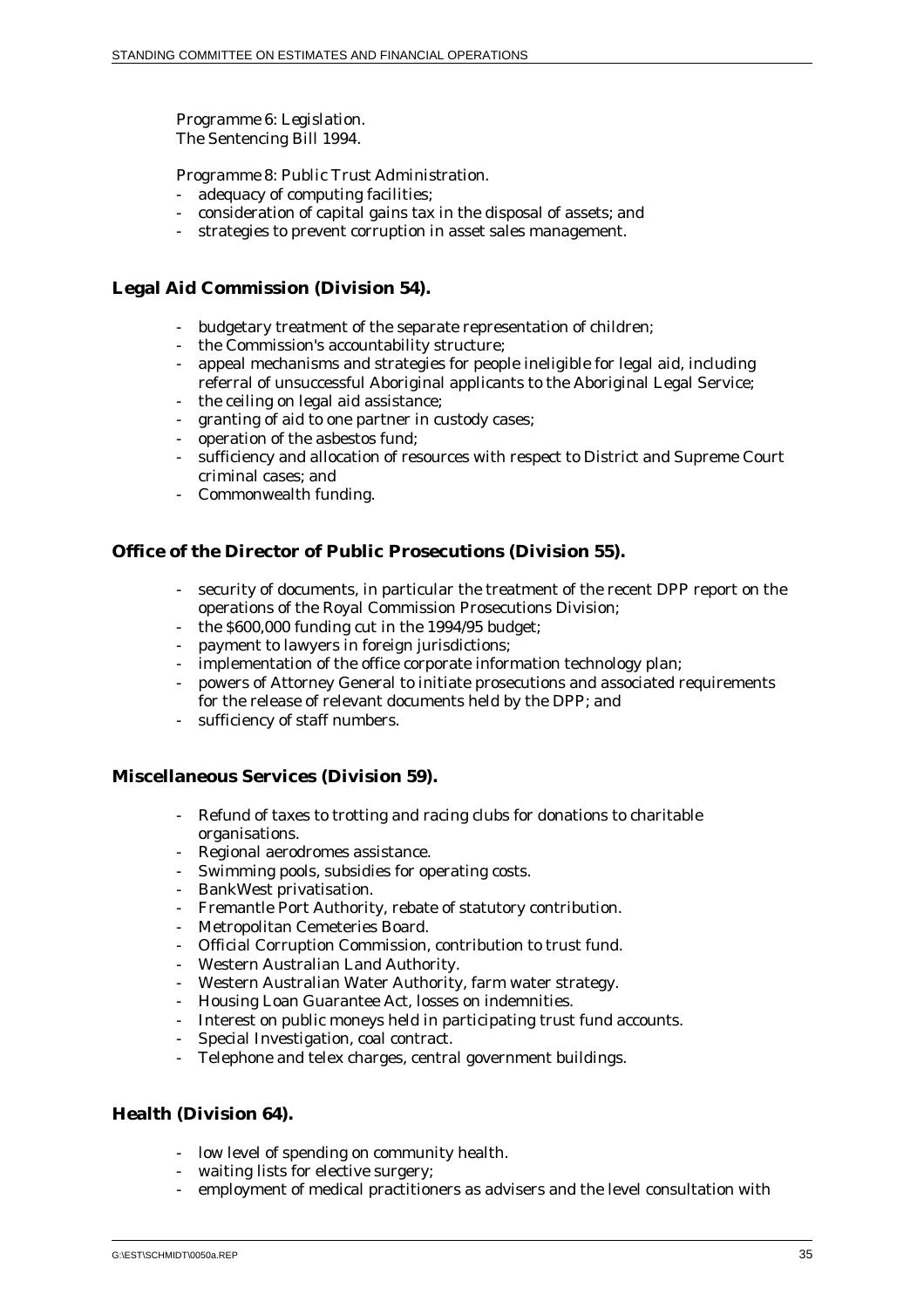professional associations;

- case mix funding and diagnostic related grouping;
- removal of human organs;
- effectiveness of health screening;
- risk management procedures;
- support gap in the supply of prostheses between health care card holders and people with private medical insurance, and inconsistency across hospitals;
- metropolitan regional funding for child and adolescent mental health;
- public health and the transfer of waste management to the Department of Environmental Protection;
- metropolitan sewerage policy;
- mental health: funding; management of patient release;
- underutilised operating theatre capacity;
- licensing for overnight stay at surgical centres;
- structure of outreach services;
- immunisation and speech pathology services for children;
- assessment of services provided by private groups and funded publicly;
- -

#### **Conservation and Land Management (Division 72).**

- the Foxglove operation;
- management of boronia production;
- relative funding across programmes;
- user pays system for national parks;
- funding for dieback treatment programmes; and
- funding for pre- and post-logging surveys of flora and fauna.

#### **Environmental Protection (Division 73).**

- 1993/94 grants to conservation groups;
- Perth air quality study;
- wood burning stoves;
- vehicle emissions;
- McCarrey Review recommendations;
- landfill rubbish disposal;
- waste management advisory committee:
- breakdown of types and costs of appeals against compliance decisions;
- sufficiency of funding;
- metropolitan south west corridor:
- legislative authority to assess planning and rezoning;
- unreported 1993/94 planned achievement regarding reduction of complaint response times;
- Commonwealth funds for environmental protection declined;
- non-participation in the national coastal strategy;
- cost of the south metropolitan coastal water study:
- EPA authority with respect to controlled burn-offs;
- Wandalup Farm piggery;
- self-regulation based compliance certification:
- departmental legal unit;
- impact of the planning legislation amendment bill;
- result of  $1993/94$  audit:
- housing development in the Kwinana industrial strip buffer zone;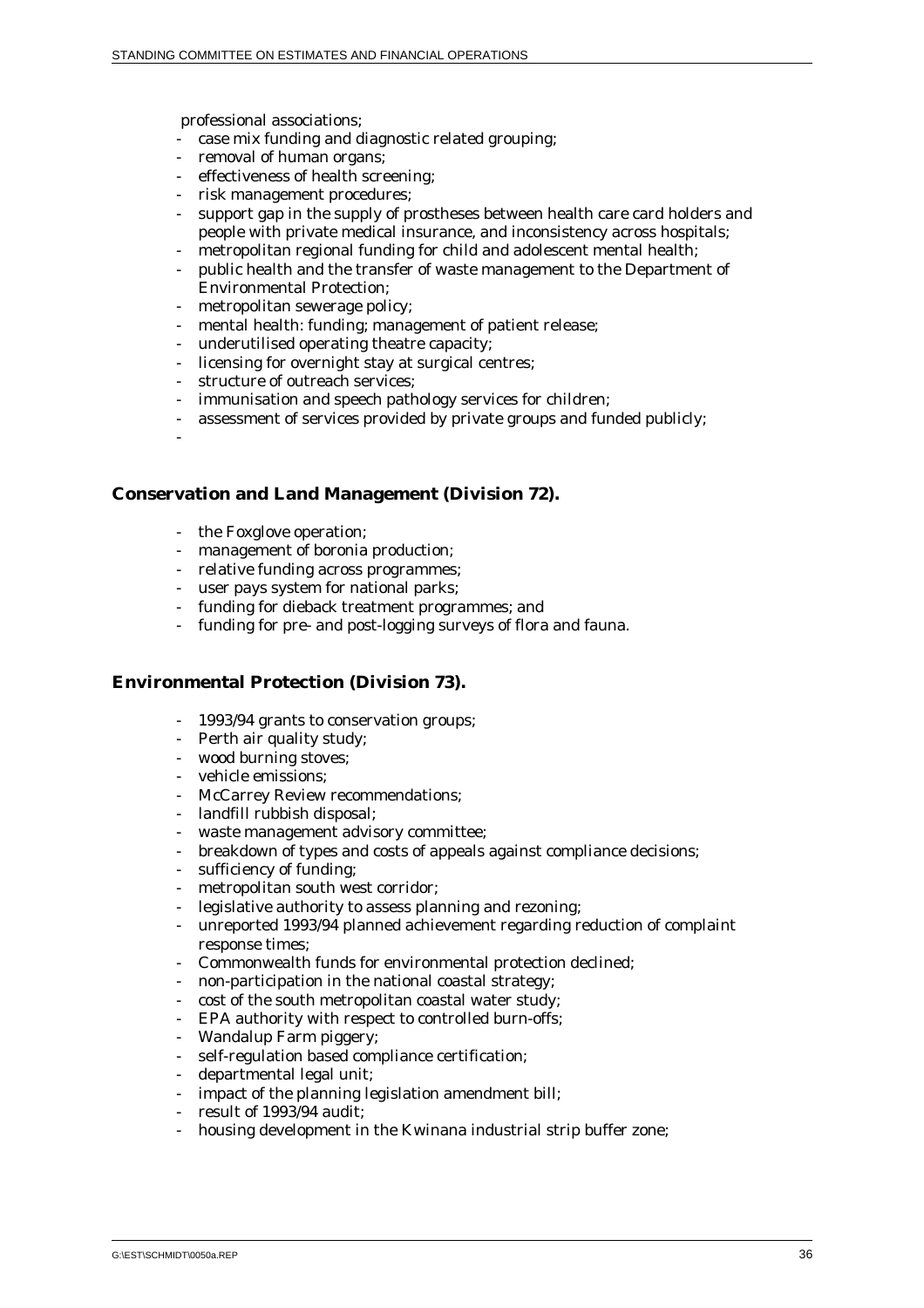- State greenhouse strategy;
- recycling initiatives;
- activities in rural areas;
- reduction in product assessment time; and
- Jandakot and Gnangara protection policies.

### **Police (Division 89).**

- reporting of various types of crime and associated detection and clearance rates;
- funding for Police and Citizens' Youth Clubs;
- remote and country police accommodation costs;
- sponsorship of the police helicopter;
- the feasibility of a third tier of law enforcement at local government level;
- the operations of the road trauma trust fund;
- sponsorship guidelines and conflict of interest; and
- funding and outsourcing of operations of the forensic services division.

## **Bush Fires Board (Division 91).**

- liaison between the Bush Fires Board and other agencies with respect to fire prevention;
- funding for plant and equipment held by volunteer fire brigades;
- management of volunteers;
- Kimberley fire management strategy; and
- funding increase for the country operations and coordination sub-programme.

## **Office of Traditional Land Use (Division 98).**

- criteria for determining native title;
- status of pastoral leasehold land;
- impact of pending High Court decision on current determinations and role of the office;
- liaison with federal Native Title Tribunal;
- activity arising from approved applications;
- allocation for compensation:
- impact of the Land (Titles and Traditional Usage) Act;
- tenfold budgetary increase;
- integration with Department of Aboriginal Affairs;
- representation of Aboriginal sites on public maps;
- information requirements for development objections and the availability of that information;
- granting of rights to specific Aboriginal groups; and
- impact of new fisheries legislation on traditional fishing rights.